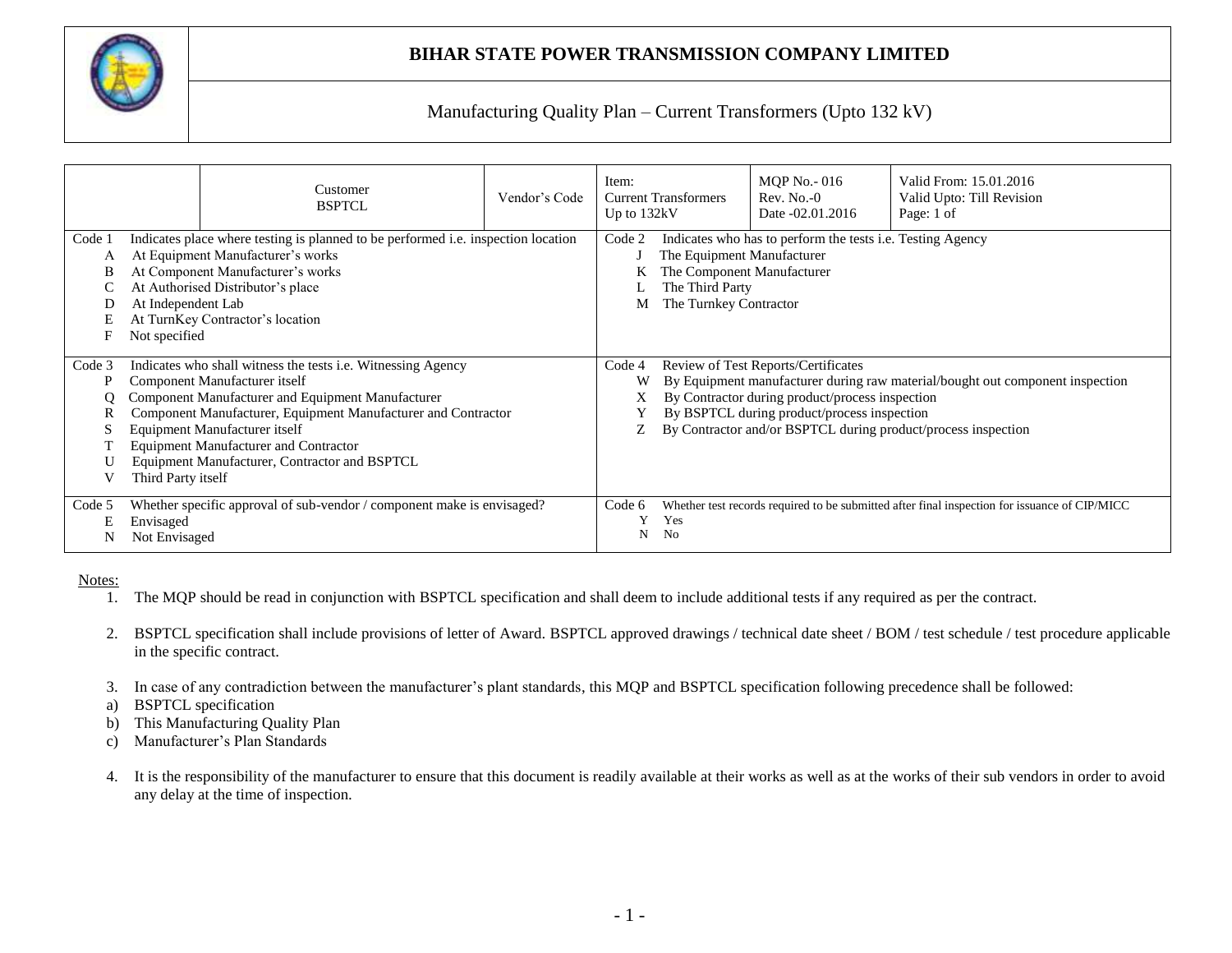

Manufacturing Quality Plan – Current Transformers (Upto 132 kV)

- 5. The manufacturer shall ensure that their as well as their sub vendors control, metering & testing instruments are duly calibrated and should have calibration certificates traceable to Indian / international standards, Calibration records should be available during inspection by BSPTCL. Key testing instruments will be calibrated only by NABL accredited laboratories.
- 6. In case of any tests being carried out at third party lab such lab / facility should be NABL accredited / accepted by BSPTCL.
- 7. Witnessing of Acceptance Tests by BSPTCL shall be on 100% of the number of samples for acceptance test for the first three orders after release of this MQP. After completion of first three orders sampling requirement will be reviewed by BSPTCL based on performance of product.
- 8. The manufacturer shall maintain the proper co-relation of test certificates from raw material stage to finished product stage and the records should be available during inspection by BSPTCL.
- 9. Manufacturer shall show the approval of BSPTCL engineering for all contract specific type tests including specific type tests if any as per the BSPTCL specifications at the time of final inspection.
- 10. All packing cases should be marked with BSPTCL LOA details, name of project, item description and CIP/MICC number (by which material has been cleared for dispatch).
- 11. One copy of test report, dispatch instructions/clearance shall be sent along with consignment.
- 12. Inspection of spare items ordered by BSPTCL shall also be governed by the provisions of this MQP. Item if not governed under MQP shall be offered for inspection as per BSPTCL specifications / Relevant-Indian / International Specification.
- 13. The manufacturer shall align their quality system and that of their sub-vendors to the requirements of latest ISO 9000 quality standards in a time bound manner.
- 14. The relevant details of plant standards and quality plan for different ratings are shown in attached Annexure.
- 15. BSPTCL may review the effective implementation of the processes during the product-inspection / process-inspection. In case any violations in process or process parameters are observed, the reason along with corrective & preventive measures shall be conveyed to BSPTCL within 2 weeks.
- 16. Repair procedure to be got approved form BSPTCL before taking up any repairing job on equipment supplied to BSPTCL.

EM : Equipment Manufacturer CM : Component Manufacturer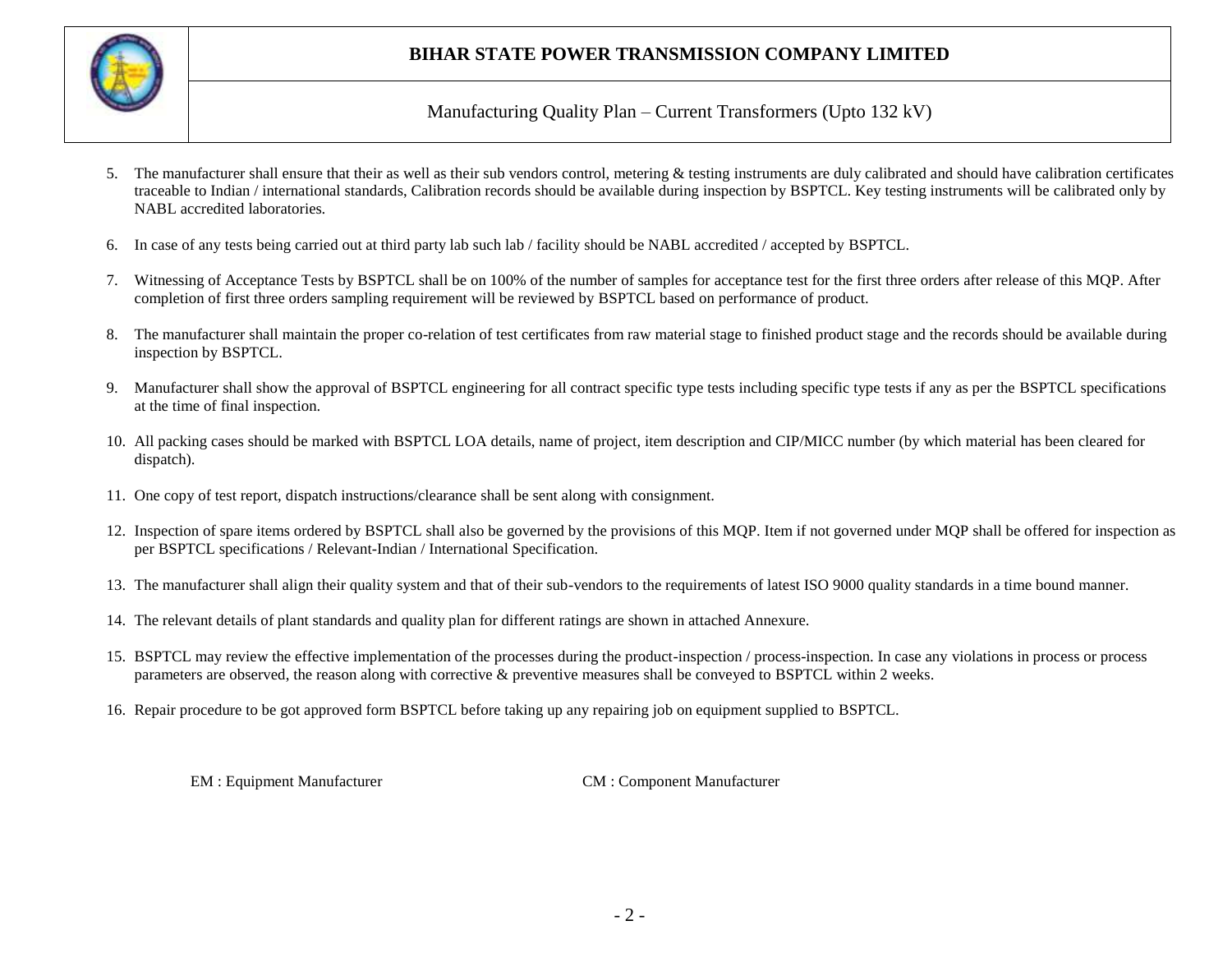

|     |                                                                         |                  |                                   | Vendor's<br>Code           | Item:<br><b>Current Transformers</b><br>Up to 132kV                              | <b>MQP</b> No. - 016<br>$Rev. No. -0$<br>Date -02.01.2016 |              | Valid From: 15.01.2016<br>Valid Upto: Till Revision |                  |                |   |   |                                                            |
|-----|-------------------------------------------------------------------------|------------------|-----------------------------------|----------------------------|----------------------------------------------------------------------------------|-----------------------------------------------------------|--------------|-----------------------------------------------------|------------------|----------------|---|---|------------------------------------------------------------|
|     | Components/                                                             |                  | <b>Ouantum</b> of                 | Reference                  |                                                                                  |                                                           |              |                                                     | Applicable Codes |                |   |   |                                                            |
| S.N | Operations &<br>Description of Test                                     | Type of<br>Check | Check /<br>Sampling<br>with basis | Document<br>for<br>Testing | <b>Acceptance Norms</b>                                                          | Format of Record                                          |              | $\overline{2}$                                      | 3                | $\overline{4}$ | 5 | 6 | Remarks                                                    |
| A   | RAW MATERIAL INSPECTION                                                 |                  |                                   |                            |                                                                                  |                                                           |              |                                                     |                  |                |   |   |                                                            |
| 1   | <b>INSULATING OIL</b>                                                   |                  |                                   |                            |                                                                                  |                                                           |              |                                                     |                  |                | E |   |                                                            |
| 1.1 | Appearance                                                              | Physical         | 1 sample per lot                  | $IS - 335$                 | Oil shall be clear &<br>transparent & free<br>from suspended<br>matter/sediments | <b>CMTC</b>                                               | B            | $\bf K$                                             | $\mathbf{P}$     | W              |   | N | Review of CM/EM TC<br>during final inspection<br>by BSPTCL |
| 1.2 | Electric Strength (BDV)<br>a. New unfiltered Oil<br>b. After Filtration | Electrical       | 1 sample per lot<br>IS-6792       | $IS-335$                   | a. 30KV (min.)<br>$b.60KV$ (min.)                                                | a. CMTC<br>b. EM Report                                   | B            | K/J                                                 | P/S              | W              |   | N | do                                                         |
| 1.3 | Dielectric Dissipation<br>Factor (tan delta) at 90<br>degree C          | Electrical       | IS $-6262$                        | $IS-335$                   | $0.002$ (max.)                                                                   | <b>CMTC</b>                                               | $\, {\bf B}$ | $\rm K$                                             | $\, {\bf P}$     | W              |   | N | do                                                         |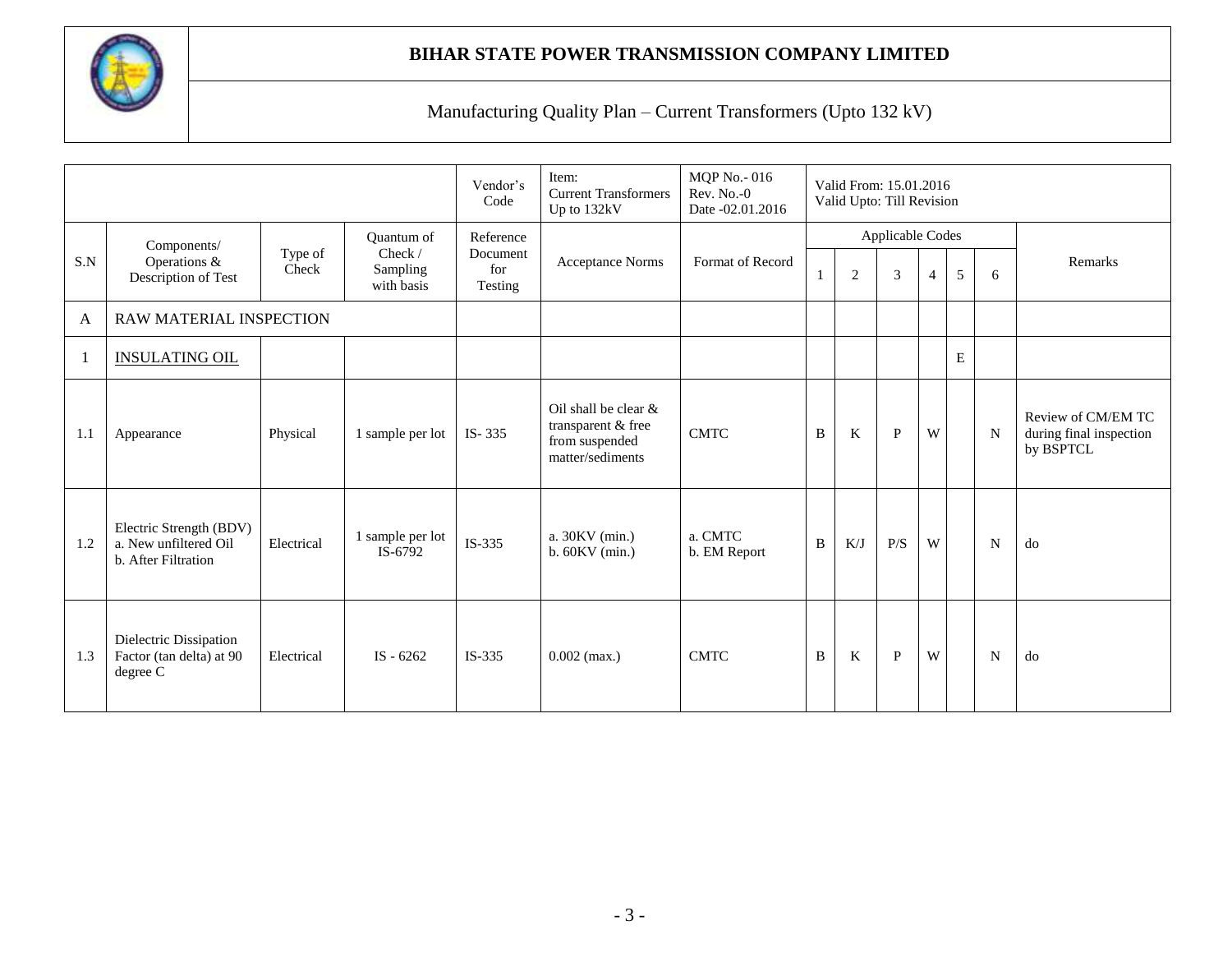

|     |                                                    |                  |                                                 | Vendor's<br>Code                        | Item:<br><b>Current Transformers</b><br>Up to 132kV | <b>MQP</b> No. - 016<br>Rev. No.-0<br>Date -02.01.2016 |              | Valid From: 15.01.2016<br>Valid Upto: Till Revision |                                    |                |   |   |                                                            |
|-----|----------------------------------------------------|------------------|-------------------------------------------------|-----------------------------------------|-----------------------------------------------------|--------------------------------------------------------|--------------|-----------------------------------------------------|------------------------------------|----------------|---|---|------------------------------------------------------------|
| S.N | Components/<br>Operations &<br>Description of Test | Type of<br>Check | Quantum of<br>Check /<br>Sampling<br>with basis | Reference<br>Document<br>for<br>Testing | <b>Acceptance Norms</b>                             | Format of Record                                       |              | $\overline{2}$                                      | Applicable Codes<br>$\mathfrak{Z}$ | $\overline{4}$ | 5 | 6 | Remarks                                                    |
| 1.4 | Density at 295 deg C<br>(g/cc)                     | Mechanical       | IS-1448                                         | $IS-335$                                | $0.890$ (max)                                       | <b>CMTC</b>                                            | B            | K                                                   | $\mathbf{P}$                       | W              |   | N | Review of CM/EM TC<br>during final inspection<br>by BSPTCL |
| 1.5 | Kinematic Viscosity at<br>27 deg C (CST)           | Mechanical       | IS-1448                                         | $IS-335$                                | $27$ (max)                                          | <b>CMTC</b>                                            | $\, {\bf B}$ | $\rm K$                                             | $\mathbf{P}$                       | W              |   | N | do                                                         |
| 1.6 | Flashpoint P.M.C.C<br>$(\text{deg } C)$            | Thermal          | $IS-1448$                                       | $IS-335$                                | $140$ (min)                                         | <b>CMTC</b>                                            | B            | $\rm K$                                             | $\mathbf{P}$                       | W              |   | N | do                                                         |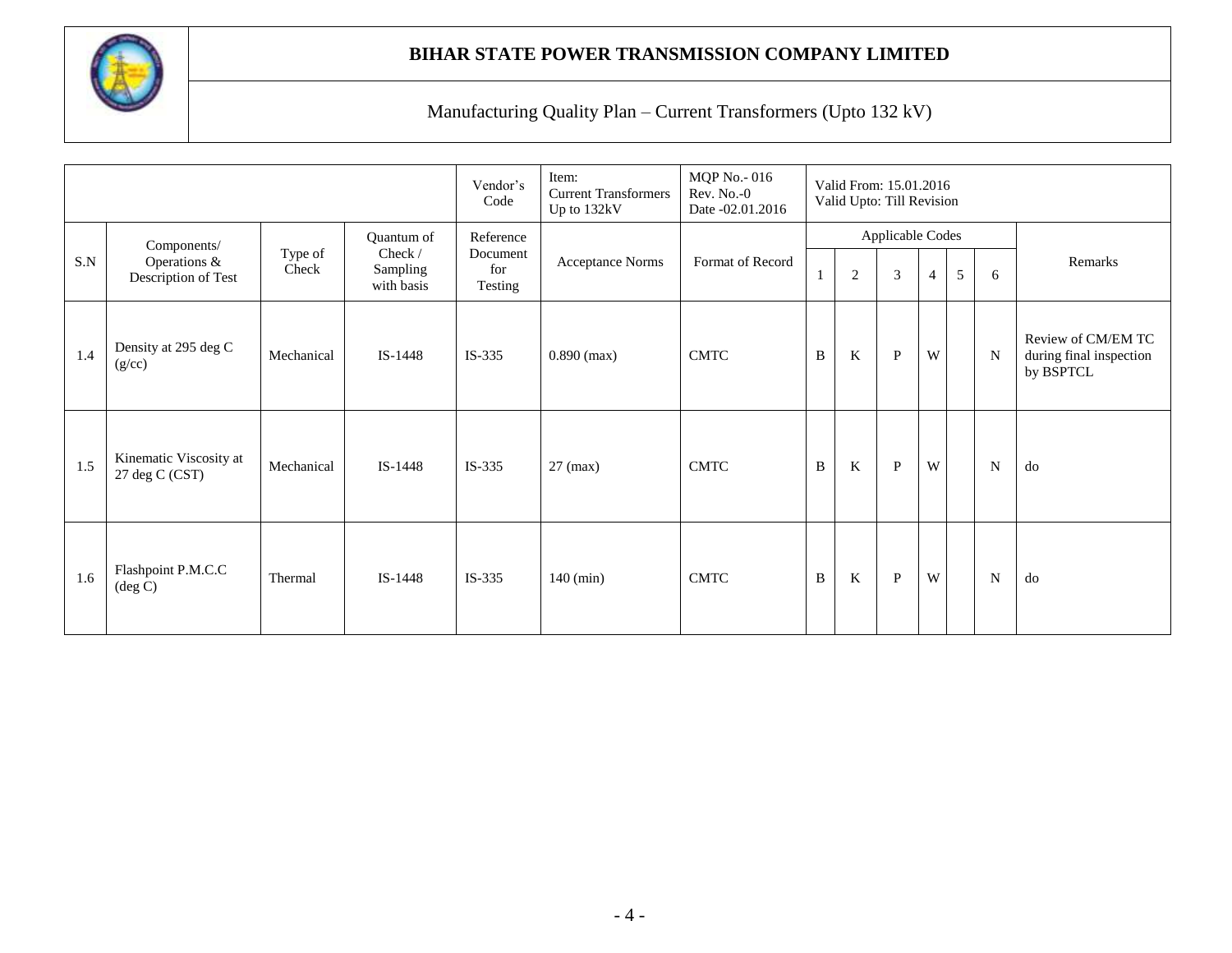

|           |                                     |                  |                                   | Vendor's<br>Code           | Item:<br><b>Current Transformers</b><br>Up to 132kV | MQP No.-016<br>Rev. No.-0<br>Date -02.01.2016 |              | Valid From: 15.01.2016<br>Valid Upto: Till Revision |                  |                |   |             |                                                            |
|-----------|-------------------------------------|------------------|-----------------------------------|----------------------------|-----------------------------------------------------|-----------------------------------------------|--------------|-----------------------------------------------------|------------------|----------------|---|-------------|------------------------------------------------------------|
|           | Components/                         |                  | Quantum of                        | Reference                  |                                                     |                                               |              |                                                     | Applicable Codes |                |   |             |                                                            |
| $\rm S.N$ | Operations &<br>Description of Test | Type of<br>Check | Check /<br>Sampling<br>with basis | Document<br>for<br>Testing | <b>Acceptance Norms</b>                             | Format of Record                              |              | $\overline{2}$                                      | $\mathfrak{Z}$   | $\overline{4}$ | 5 | 6           | Remarks                                                    |
| 1.7       | Water Content (ppm)                 | Chemical         | IS-13567                          | IS-335                     | $50$ (max)                                          | <b>CMTC</b>                                   | B            | $\rm K$                                             | $\, {\bf P}$     | W              |   | N           | Review of CM/EM TC<br>during final inspection<br>by BSPTCL |
| 1.8       | Neutralisation Value<br>(KOH/g)     | Chemical         | IS-1448                           | IS-335                     | $0.03$ (max)                                        | <b>CMTC</b>                                   | $\, {\bf B}$ | $\bf K$                                             | $\, {\bf P}$     | W              |   | $\mathbf N$ | ${\rm do}$                                                 |
| 1.9       | <b>Interfacial Tension</b><br>(N/m) | Physical         | IS-6104                           | IS-335                     | $0.04$ (min)                                        | <b>CMTC</b>                                   | $\, {\bf B}$ | $\bf K$                                             | $\mathbf{P}$     | W              |   | N           | $\operatorname{Do}$                                        |
|           |                                     |                  |                                   |                            |                                                     |                                               |              |                                                     |                  |                |   |             |                                                            |

|  | Vendor's<br>$\sim$<br>Code | Item:<br>$\sim$<br>∽<br>. Transformers<br>∠urrent<br>Up to $132kV$ | <b>MOP No. - 016</b><br>$No.-0$<br>Rev.<br>Date -02.01.2016 | 15.01.2016<br>Valid E<br>'alıd From:<br>Till Revision<br>Valid Upto: |
|--|----------------------------|--------------------------------------------------------------------|-------------------------------------------------------------|----------------------------------------------------------------------|
|--|----------------------------|--------------------------------------------------------------------|-------------------------------------------------------------|----------------------------------------------------------------------|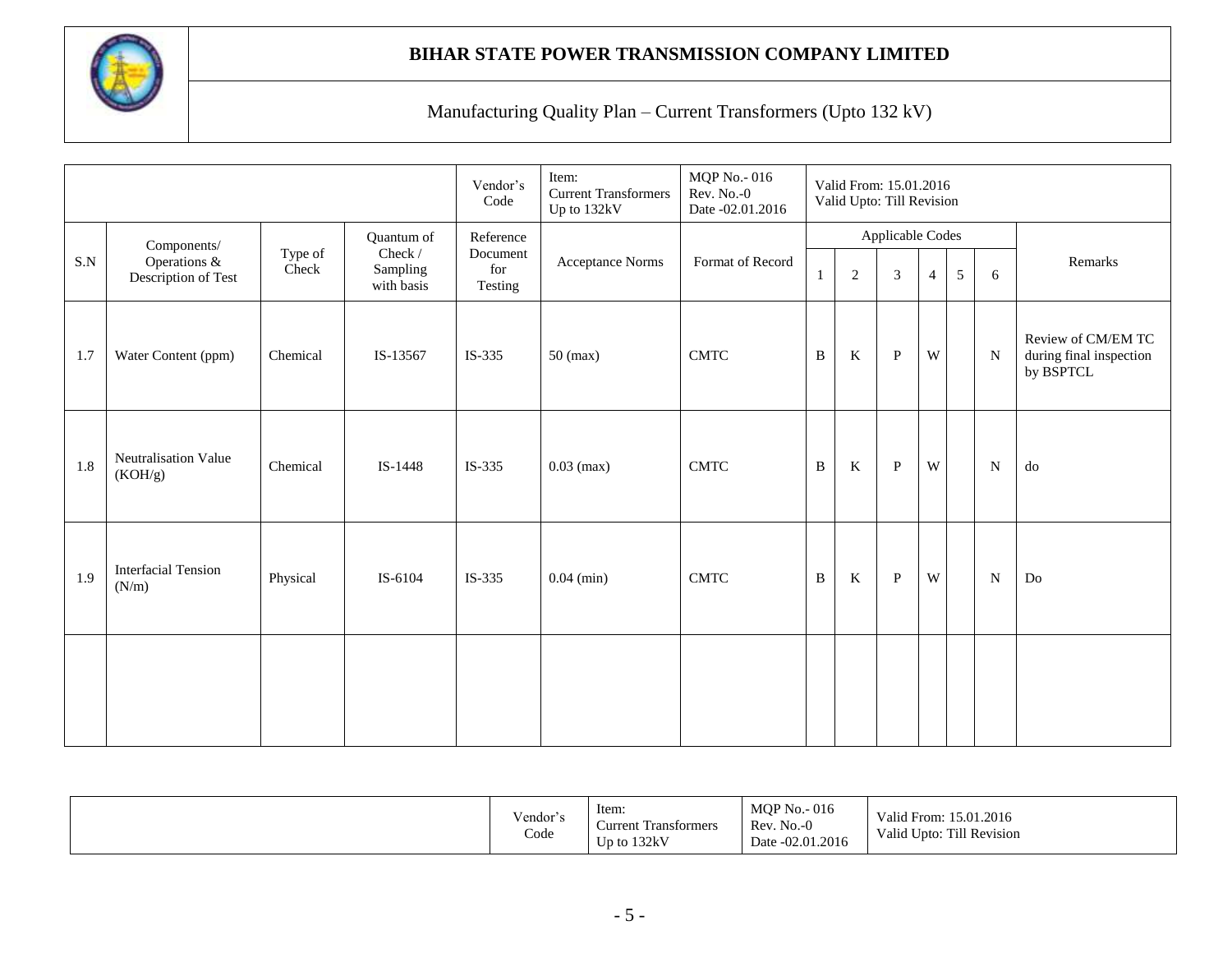

|      | Components/                                                                                                                                                                        |                  | Quantum of                                                    | Reference               |                                                                                                                                        |                  |   |            |              |                | Applicable Codes |             |                                                                      |
|------|------------------------------------------------------------------------------------------------------------------------------------------------------------------------------------|------------------|---------------------------------------------------------------|-------------------------|----------------------------------------------------------------------------------------------------------------------------------------|------------------|---|------------|--------------|----------------|------------------|-------------|----------------------------------------------------------------------|
| S.N  | Operations &<br>Description of Test                                                                                                                                                | Type of<br>Check | Check /<br>Sampling<br>with basis                             | Document for<br>Testing | <b>Acceptance Norms</b>                                                                                                                | Format of Record |   | $\sqrt{2}$ | 3            | $\overline{4}$ | 5                | 6           | Remarks                                                              |
| 1.10 | Specific resistance (ohm-cm)<br>a. at 90 deg C<br>b. at 27 deg C                                                                                                                   | Electrical       | IS-6103                                                       | IS-335                  | a. 35 x $10^{12}$<br>b. 1500 x $10^{12}\,$                                                                                             | <b>CMTC</b>      | B | $\rm K$    | $\mathbf{P}$ | W              |                  | $\mathbf N$ | Review of CM/EM<br>TC during final<br>inspection by<br><b>BSPTCL</b> |
| 1.11 | Pour Point                                                                                                                                                                         | Physical         | IS-1448                                                       | $IS-335$                | $-6$ (max)                                                                                                                             | <b>CMTC</b>      | B | K          | P            | W              |                  | N           | do                                                                   |
| 1.12 | Presence of oxidation inhibitors                                                                                                                                                   | Chemical         | IS-13631                                                      | IS-335                  | Oil shall not contain<br>antioxidant additive                                                                                          | <b>CMTC</b>      | B | K          | $\mathbf{P}$ | W              |                  | ${\bf N}$   | d <sub>o</sub>                                                       |
| 1.13 | Ageing test<br>a. Specific resistance<br>i) at $90$ deg C<br>ii) at 27 deg C<br>b. Dielectric dissipation factor<br>c. Total Acidity (mg KOH/g)<br>d. Total Sludge value (% by Wt) | Electrical       | a. IS - 6103<br>b. IS - 6262<br>c. IS - 1448<br>d. IS - 12177 | IS-335                  | a.<br>(i) $2.5 \times 10^{12}$ (min.)<br>(ii) $0.20 \times 10^{12}$ (min.)<br>$b. 0.20$ (max.)<br>c. $0.05$ (max.)<br>d. $0.05$ (max.) | <b>CMTC</b>      | B | K          | $\, {\bf P}$ | W              |                  | N           | Do                                                                   |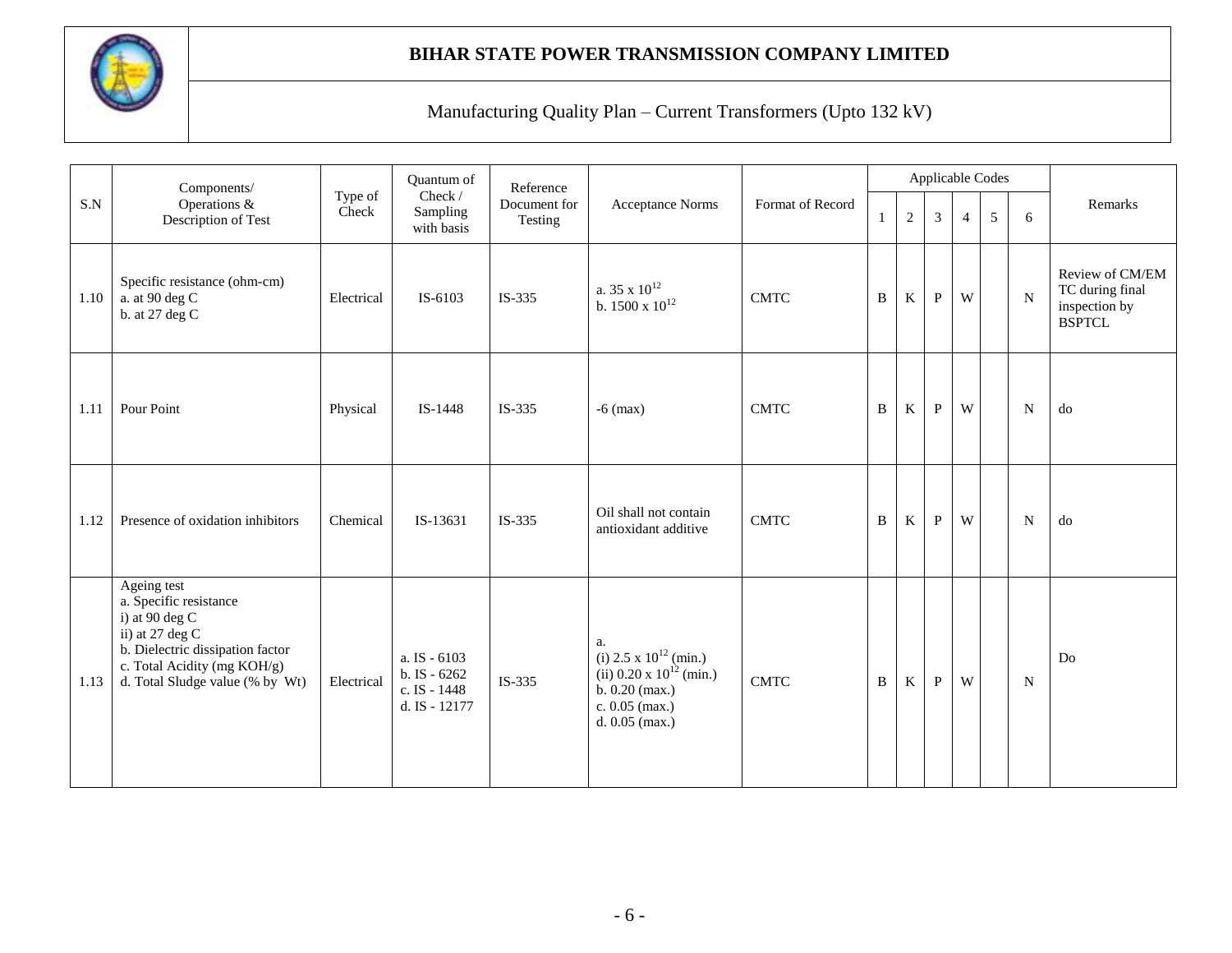

|                |                                 |                  |                                   | Vendor's Code                                        | Item:<br><b>Current Transformers</b><br>Up to 132kV | <b>MQP</b> No. - 016<br>Rev. No.-0<br>Date -02.01.2016 |   |                |              |                | Valid From: 15.01.2016<br>Valid Upto: Till Revision |             |                                                                      |
|----------------|---------------------------------|------------------|-----------------------------------|------------------------------------------------------|-----------------------------------------------------|--------------------------------------------------------|---|----------------|--------------|----------------|-----------------------------------------------------|-------------|----------------------------------------------------------------------|
| S.N            | Components/<br>Operations &     | Type of<br>Check | Quantum of<br>Check /<br>Sampling | Reference<br>Document for                            | <b>Acceptance Norms</b>                             | Format of Record                                       |   |                |              |                | Applicable Codes                                    |             | Remarks                                                              |
|                | Description of Test             |                  | with basis                        | Testing                                              |                                                     |                                                        | 1 | $\overline{2}$ | 3            | $\overline{4}$ | 5                                                   | 6           |                                                                      |
| $\overline{2}$ | <b>PORCELAIN BUSHING</b>        |                  |                                   |                                                      |                                                     |                                                        |   |                |              |                | ${\bf E}$                                           |             |                                                                      |
| 2.1            | Visual Inspection               | Visual           | 100%                              | EM Std.                                              | Smooth finish without<br>blowholes                  | <b>CMTC</b>                                            | B | K              | $\mathbf{P}$ | W              |                                                     | N           | Review of CM/EM<br>TC during final<br>inspection by<br><b>BSPTCL</b> |
| 2.2            | Dimension                       | Measurement      | One sample<br>per lot             | Manufacturer's<br>Drawing of<br><b>Bushing</b>       | Within tolerance as<br>specified in the drawing     | <b>CMTC</b>                                            | B | K              | P            | W              |                                                     | $\mathbf N$ | do                                                                   |
| 2.3            | Creepage                        | Measurement      | One sample<br>per lot             | As per BSPTCL<br>approved<br>GTP/approved<br>drawing | As per BSPTCL<br>approved<br>GTP/approved drawing   | <b>CMTC</b>                                            | B | K              | $\mathbf{P}$ | W              |                                                     | $\mathbf N$ | do                                                                   |
| 2.4            | <b>Electrical Routine Tests</b> | Electrical       | 100%                              | IS-5621                                              | IS-5621                                             | <b>CMTC</b>                                            | B | K              | $\mathbf{P}$ | W              |                                                     | N           | do                                                                   |
| 2.5            | <b>Porosity Test</b>            | Physical         | One sample<br>per lot             | IS-5621                                              | IS-5621                                             | <b>CMTC</b>                                            | B | K              | P            | W              |                                                     | N           | do                                                                   |
| 2.6            | Temperature Cycle Test          | Thermal          | One sample<br>per lot             | IS-5621                                              | IS-5621                                             | <b>CMTC</b>                                            | B | K              | P            | W              |                                                     | N           | do                                                                   |
|                |                                 |                  |                                   |                                                      |                                                     |                                                        |   |                |              |                |                                                     |             |                                                                      |
|                |                                 |                  |                                   |                                                      |                                                     |                                                        |   |                |              |                |                                                     |             |                                                                      |
|                |                                 |                  |                                   |                                                      |                                                     |                                                        |   |                |              |                |                                                     |             |                                                                      |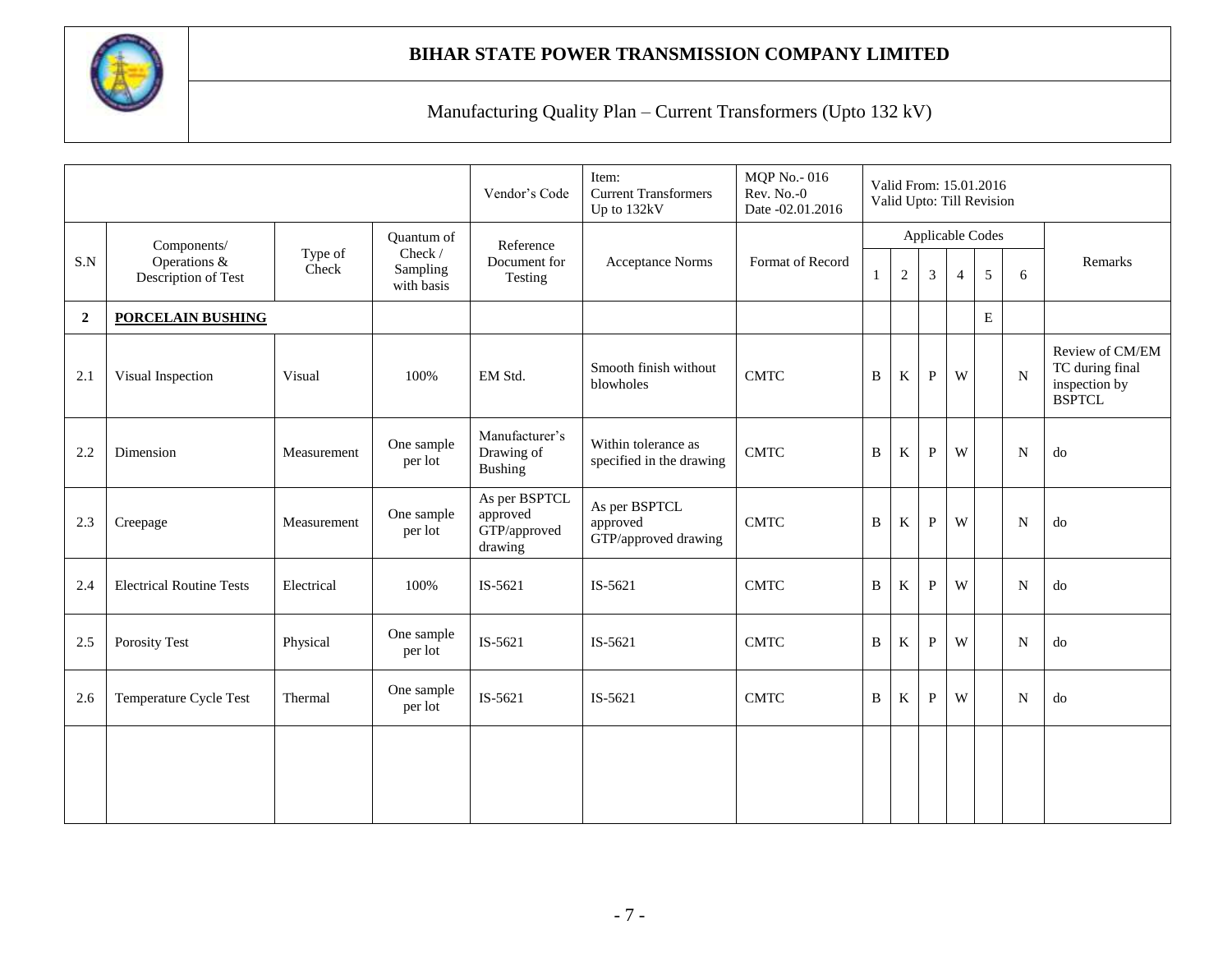

|     |                                                                                                           |                  |                                   | Vendor's<br>Code        | Item:<br><b>Current Transformers</b><br>Up to 132kV | <b>MQP</b> No. - 016<br>$Rev. No. -0$<br>Date -02.01.2016 |   |            |                |   | Valid From: 15.01.2016<br>Valid Upto: Till Revision |   |                                                                      |
|-----|-----------------------------------------------------------------------------------------------------------|------------------|-----------------------------------|-------------------------|-----------------------------------------------------|-----------------------------------------------------------|---|------------|----------------|---|-----------------------------------------------------|---|----------------------------------------------------------------------|
|     | Components/                                                                                               |                  | <b>Ouantum of</b>                 | Reference               |                                                     |                                                           |   |            |                |   | Applicable Codes                                    |   |                                                                      |
| S.N | Operations &<br>Description of Test                                                                       | Type of<br>Check | Check /<br>Sampling<br>with basis | Document for<br>Testing | <b>Acceptance Norms</b>                             | Format of Record                                          |   | $\sqrt{2}$ | $\mathfrak{Z}$ | 4 | 5                                                   | 6 | Remarks                                                              |
| 3   | <b>O-RINGS &amp; GASKETS</b>                                                                              |                  |                                   |                         |                                                     |                                                           |   |            |                |   | E                                                   |   |                                                                      |
| 3.1 | Visual Inspection                                                                                         | Visual           | 10%                               | As per EM<br>Work-order | Free from blisters holes<br>bubbles cracks etc.     | <b>CMTC</b>                                               | B | K          | $\mathbf{P}$   | W |                                                     | N | Review of CM/EM<br>TC during final<br>inspection by<br><b>BSPTCL</b> |
| 3.2 | Specific Gravity                                                                                          | Measurement      | 10%                               | As per EM<br>Work-order | $1.2 \sim 1.4$ gms/cm3                              | <b>CMTC</b>                                               | B | K          | P              | W |                                                     | N | do                                                                   |
| 3.3 | Hardness Shore 'A'                                                                                        | Mechanical       | One sample<br>per batch           | As per EM<br>Work-order | $70 \pm 5$ Shore 'A'                                | <b>CMTC</b>                                               | B | K          | $\mathbf{P}$   | W |                                                     | N | do                                                                   |
| 3.4 | Ageing Test in Transformer<br>Oil at 110 deg C for 7 days<br>a. Change in Weight<br>b. Change in Hardness | Mechanical       | One sample<br>per batch           | As per EM<br>Work-order | $a_{\rm t} \pm 10\%$<br>$b. \pm 10$ Shore A         | <b>CMTC</b>                                               | B | K          | $\mathbf{P}$   | W |                                                     | N | do                                                                   |
| 3.5 | Tensile Strength (N/mm2)                                                                                  | Mechanical       | One sample<br>per batch           | As per EM<br>Work-order | $11.0 N/mm2$ (min.)                                 | <b>CMTC</b>                                               | B | K          | P              | W |                                                     | N | do                                                                   |
| 3.6 | Compression set at 110 deg<br>C for $70$ hrs $(\% )$                                                      | Mechanical       | One sample<br>per batch           | As per EM<br>Work-order | $30 \text{ (max.)}$                                 | <b>CMTC</b>                                               | B | K          | $\mathbf{P}$   | W |                                                     | N | do                                                                   |
| 3.7 | Elongation                                                                                                | Mechanical       | One sample<br>per batch           | As per EM<br>Work-order | 270 % (min.)                                        | <b>CMTC</b>                                               | B | K          | P              | W |                                                     | N | do                                                                   |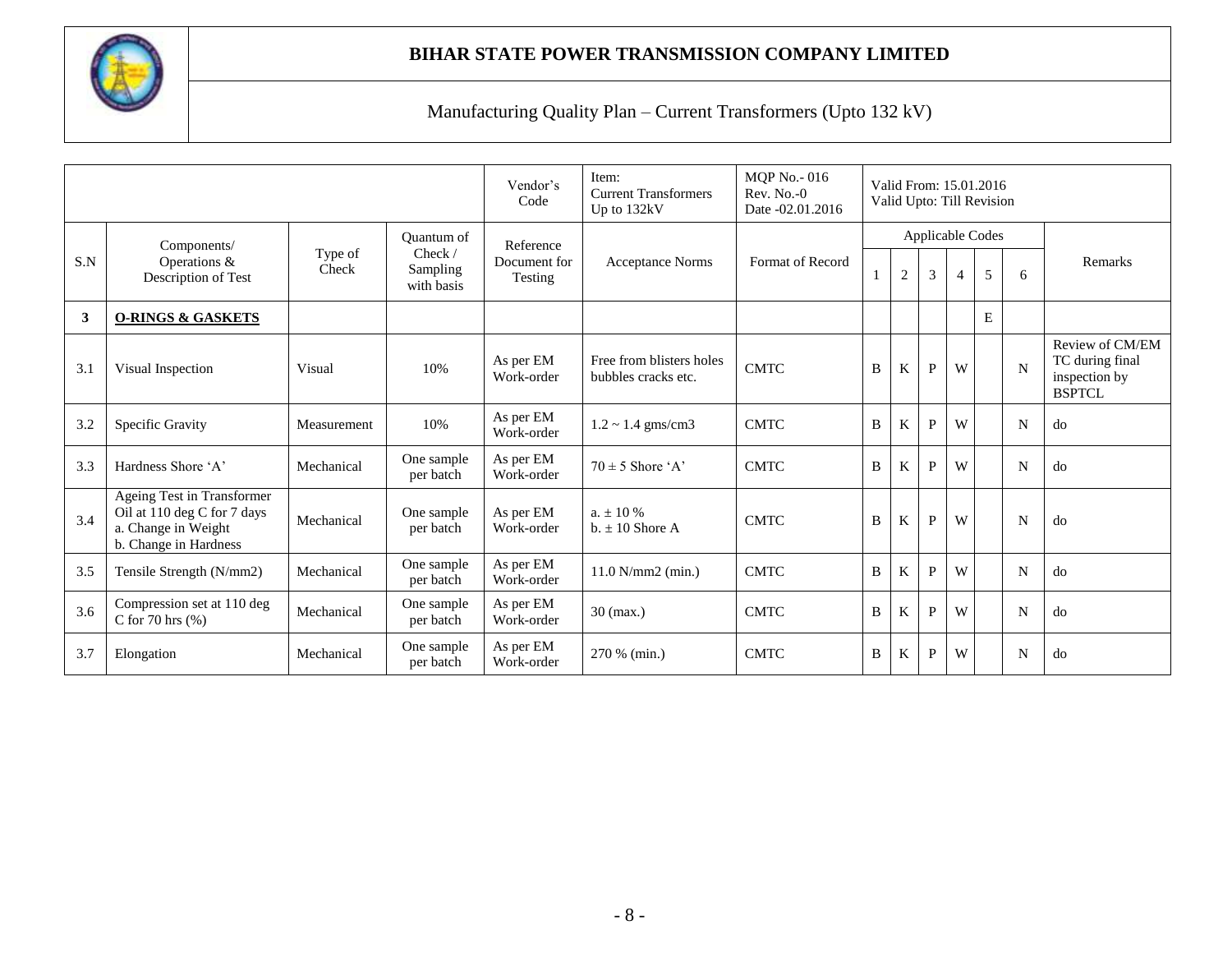

|                         |                                             |                  |                                   | Vendor's<br>Code        | Item:<br><b>Current Transformers</b><br>Up to 132kV | <b>MQP No.-016</b><br>Rev. No.-0<br>Date -02.01.2016 |   |              |              |                | Valid From: 15.01.2016<br>Valid Upto: Till Revision |             |                                                                      |
|-------------------------|---------------------------------------------|------------------|-----------------------------------|-------------------------|-----------------------------------------------------|------------------------------------------------------|---|--------------|--------------|----------------|-----------------------------------------------------|-------------|----------------------------------------------------------------------|
|                         | Components/                                 |                  | <b>Ouantum of</b>                 | Reference               |                                                     |                                                      |   |              |              |                | Applicable Codes                                    |             |                                                                      |
| S.N                     | Operations &<br>Description of Test         | Type of<br>Check | Check /<br>Sampling<br>with basis | Document for<br>Testing | <b>Acceptance Norms</b>                             | Format of Record                                     |   | $\mathbf{2}$ | 3            | $\overline{4}$ | 5                                                   | 6           | Remarks                                                              |
| $\overline{\mathbf{4}}$ | <b>KRAFT PAPER</b>                          |                  |                                   |                         |                                                     |                                                      |   |              |              |                | E                                                   |             |                                                                      |
| 4.1                     | Thickness                                   | Measurement      | One sample<br>per lot             | IS-9335                 | $+/- 10%$                                           | <b>CMTC</b>                                          | B | K            | $\mathbf{P}$ | W              |                                                     | $\mathbf N$ | Review of CM/EM<br>TC during final<br>inspection by<br><b>BSPTCL</b> |
| 4.2                     | Width                                       | Measurement      | One sample<br>per lot             | Verify Width            | $+/- 2$ mm.                                         | <b>CMTC</b>                                          | B | $\rm K$      | $\mathbf{P}$ | W              |                                                     | N           | do                                                                   |
| 4.3                     | Ash Content (%)                             | Physical         | One sample<br>per lot             | IS-9335                 | $1.0$ (max.)                                        | <b>CMTC</b>                                          | B | $\rm K$      | P            | W              |                                                     | N           | do                                                                   |
| 4.4                     | pH value of aqueous extract                 | Physical         | One sample<br>per lot             | IS-9335                 | $(6-8)$                                             | <b>CMTC</b>                                          | B | K            | $\mathbf{P}$ | W              |                                                     | N           | do                                                                   |
| 4.5                     | Conductivity of aqueous<br>extract (ms/m)   | Electrical       | One sample<br>per lot             | IS-9335                 | $10$ (max.)                                         | <b>CMTC</b>                                          | B | K            | P            | W              |                                                     | N           | do                                                                   |
| 4.6                     | Dielectric strength of dry<br>paper (kV/mm) | Electrical       | One sample<br>per lot             | IS-9335                 | $7.0$ (min.)                                        | <b>CMTC</b>                                          | B | K            | $\mathbf{P}$ | W              |                                                     | N           | do                                                                   |
| 4.7                     | Tensile strength (Nm/g)<br>MD<br>CD         | Mechanical       | One sample<br>per lot             | IS-9335                 | 78 (min.)<br>28 (min.)                              | <b>CMTC</b>                                          | B | $\rm K$      | $\mathbf{P}$ | W              |                                                     | N           | do                                                                   |
| 4.8                     | <b>Apparent Density</b>                     | Physical         | One sample<br>per lot             | IS-9335                 | $0.8 + 0.05$                                        | <b>CMTC</b>                                          | B | K            | P            | W              |                                                     | N           | do                                                                   |
|                         |                                             |                  |                                   |                         |                                                     |                                                      |   |              |              |                |                                                     |             |                                                                      |
|                         |                                             |                  |                                   |                         |                                                     |                                                      |   |              |              |                |                                                     |             |                                                                      |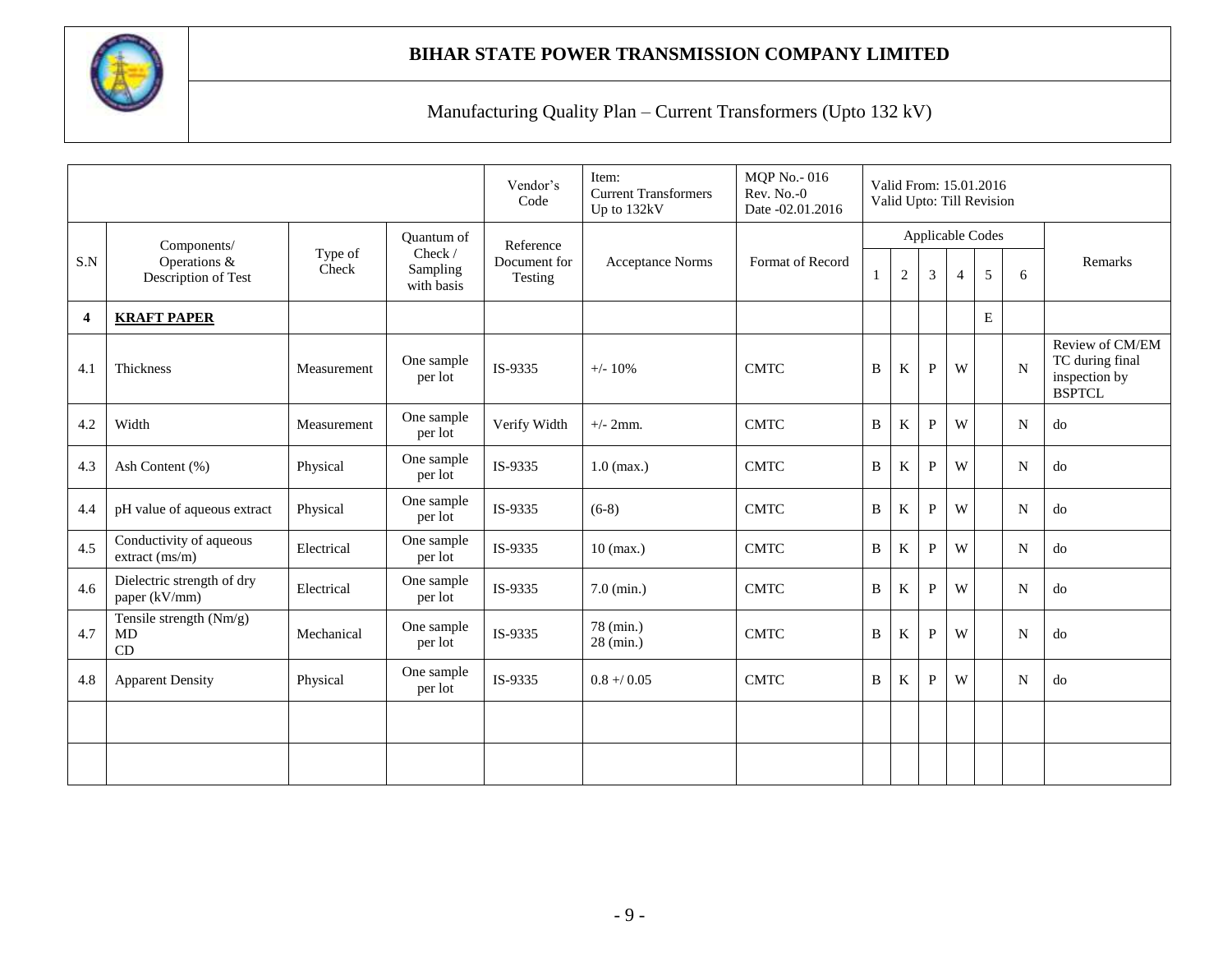

|     |                                     |                  |                                   | Vendor's<br>Code        | Item:<br><b>Current Transformers</b><br>Up to 132kV | <b>MQP No.-016</b><br>Rev. No.-0<br>Date -02.01.2016 |              |            |              |                | Valid From: 15.01.2016<br>Valid Upto: Till Revision |             |                                                                      |
|-----|-------------------------------------|------------------|-----------------------------------|-------------------------|-----------------------------------------------------|------------------------------------------------------|--------------|------------|--------------|----------------|-----------------------------------------------------|-------------|----------------------------------------------------------------------|
|     | Components/                         |                  | Quantum of                        | Reference               |                                                     |                                                      |              |            |              |                | Applicable Codes                                    |             |                                                                      |
| S.N | Operations &<br>Description of Test | Type of<br>Check | Check /<br>Sampling<br>with basis | Document for<br>Testing | <b>Acceptance Norms</b>                             | Format of Record                                     | $\mathbf{1}$ | $\sqrt{2}$ | 3            | $\overline{4}$ | 5                                                   | 6           | Remarks                                                              |
| 5   | <b>SUPER ENAMELLED COPPER WIRE</b>  |                  |                                   |                         |                                                     |                                                      |              |            |              |                | ${\bf E}$                                           |             |                                                                      |
| 5.1 | Diameter                            | Measurement      | One sample<br>per lot             | IS-13730                | IS-13730                                            | <b>CMTC</b>                                          | B            | $\rm K$    | P            | W              |                                                     | $\mathbf N$ | Review of CM/EM<br>TC during final<br>inspection by<br><b>BSPTCL</b> |
| 5.2 | <b>BDV</b>                          | Electrical       | One sample<br>per lot             | IS-13730                | IS-13730                                            | <b>CMTC</b>                                          | B            | $\rm K$    | $\mathbf{P}$ | W              |                                                     | N           | do                                                                   |
| 5.3 | Resistance                          | Electrical       | One sample<br>per lot             | IS-13730                | IS-13730                                            | <b>CMTC</b>                                          | B            | K          | P            | W              |                                                     | N           | do                                                                   |
| 5.4 | Elongation                          | Mechanical       | One sample<br>per lot             | IS - 13730              | IS - 13730                                          | <b>CMTC</b>                                          | B            | Κ          | $\mathsf{P}$ | W              |                                                     | N           | do                                                                   |
| 5.5 | Abrasion                            | Mechanical       | One sample<br>per lot             | IS - 13730              | IS - 13730                                          | <b>CMTC</b>                                          | $\sf B$      | Κ          | P            | W              |                                                     | N           | do                                                                   |
| 5.6 | <b>Heat Shock</b>                   | Thermal          | One sample<br>per lot             | IS - 13730              | IS - 13730                                          | <b>CMTC</b>                                          | B            | Κ          | P            | W              |                                                     | N           | do                                                                   |
| 5.7 | Cut through                         | Mechanical       | One sample<br>per lot             | IS - 13730              | IS - 13730                                          | <b>CMTC</b>                                          | $\sf B$      | Κ          | $\mathsf{P}$ | W              |                                                     | N           | do                                                                   |
|     |                                     |                  |                                   |                         |                                                     |                                                      |              |            |              |                |                                                     |             |                                                                      |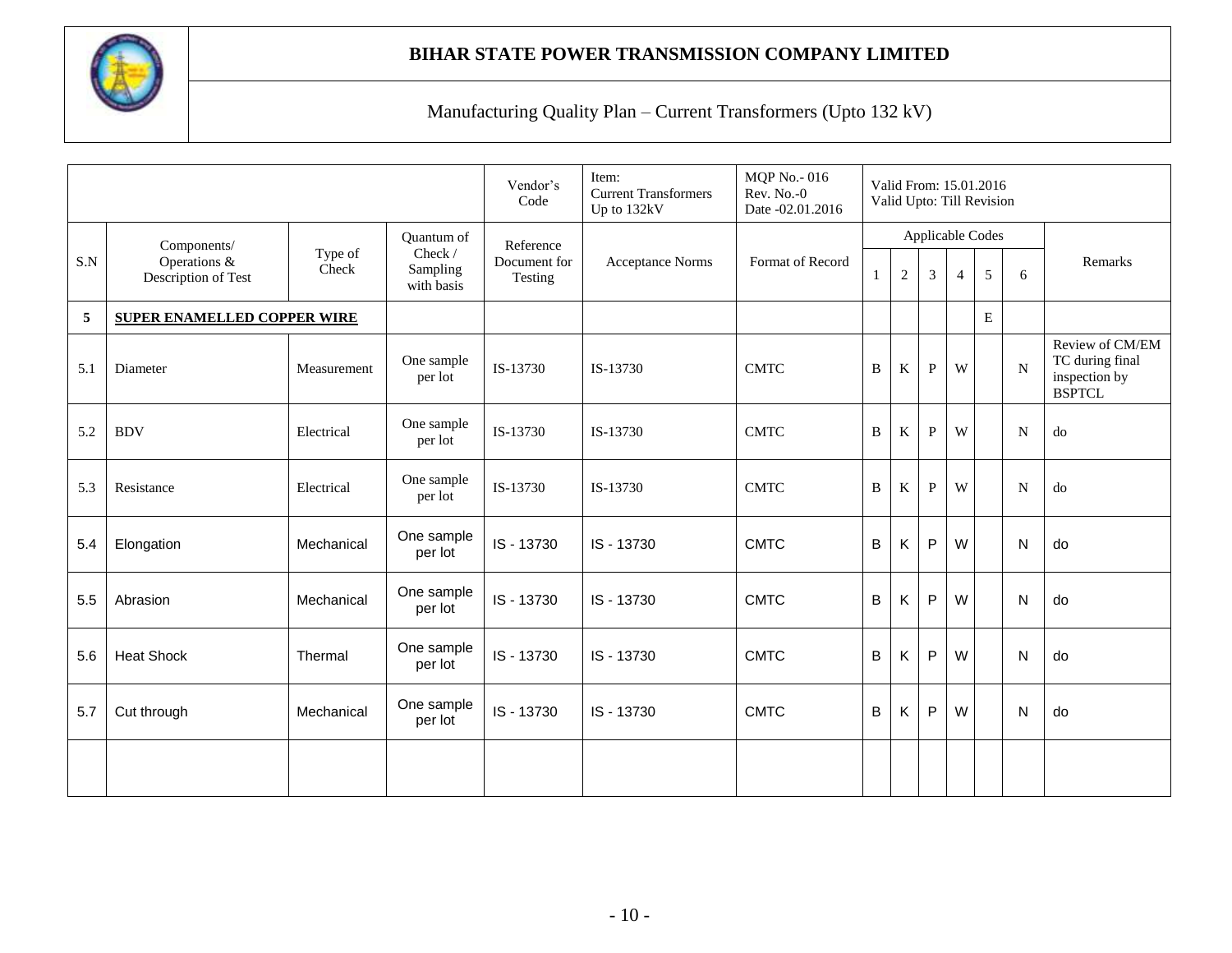

|     |                                                     |                                |                                     | Vendor's Code                                                                    | Item:<br><b>Current Transformers</b><br>Up to 132kV                        | <b>MQP</b> No. - 016<br>$Rev. No. -0$<br>Date -02.01.2016 |   |                |              |                | Valid From: 15.01.2016<br>Valid Upto: Till Revision |   |                                                                      |
|-----|-----------------------------------------------------|--------------------------------|-------------------------------------|----------------------------------------------------------------------------------|----------------------------------------------------------------------------|-----------------------------------------------------------|---|----------------|--------------|----------------|-----------------------------------------------------|---|----------------------------------------------------------------------|
|     | Components/                                         |                                | Quantum of                          | Reference                                                                        |                                                                            |                                                           |   |                |              |                | Applicable Codes                                    |   |                                                                      |
| S.N | Operations &<br>Description of Test                 | Type of<br>Check               | Check /<br>Sampling<br>with basis   | Document for<br>Testing                                                          | <b>Acceptance Norms</b>                                                    | Format of Record                                          |   | $\overline{2}$ | 3            | $\overline{4}$ | 5                                                   | 6 | Remarks                                                              |
| 6   | <b>CORES</b>                                        |                                |                                     |                                                                                  |                                                                            |                                                           |   |                |              |                | E                                                   |   |                                                                      |
| 6.1 | Dimension                                           | Physical                       | 10%                                 | EM Work-order                                                                    | $+/- 2$ mm.                                                                | <b>CMTC</b>                                               | B | K              | $\mathbf{P}$ | W              |                                                     | N | Review of CM/EM<br>TC during final<br>inspection by<br><b>BSPTCL</b> |
| 6.2 | Surface finish                                      | Physical                       | 10%                                 | EM Std.                                                                          | Smooth with Min. air<br>gaps, No bends on edges                            | <b>EM</b> Report                                          | A |                | S            | W              |                                                     | N | do                                                                   |
| 6.3 | Material grade                                      | Electrical                     | 10%                                 | <b>EM Work-order</b>                                                             | <b>EM Work Order</b>                                                       | <b>CMTC</b>                                               | B | K              | P            | W              |                                                     | N | do                                                                   |
| 6.4 | Measurement of<br><b>Excitation current</b>         | Electrical                     | 10%                                 | <b>EM Work-order</b>                                                             | <b>EM Work Order</b>                                                       | <b>EM</b> Report                                          | A |                | S            | W              |                                                     | N | do                                                                   |
| 7   | <b>MS FABRICATED TANKS</b>                          |                                |                                     |                                                                                  |                                                                            |                                                           |   |                |              |                | E                                                   |   |                                                                      |
| 7.1 | Dimension                                           | Physical                       | 10%                                 | Fabrication &<br><b>Approved Drawing</b>                                         | Fabrication & Approved<br>Drawing                                          | <b>EM</b> Report                                          | A |                | S            | W              |                                                     | N | do                                                                   |
| 7.2 | <b>Pressure Leak Test</b>                           | Mechanical                     | 10%                                 | EM Std. 1.2kg<br>/sq.cm. for 2 min.                                              | EM Std. 1.2kg/sq.cm. for<br>$2$ min.                                       | <b>EM</b> Report                                          | A |                | S            | W              |                                                     | N | do                                                                   |
| 7.3 | Finish                                              | Visual                         | 10%                                 | Grinding should be<br>proper                                                     | Smooth Finish, No sharp<br>edges.                                          | <b>EM</b> Report                                          | A |                | S            | W              |                                                     | N | do                                                                   |
| 7.4 | Painting<br>a. Visual<br>Inspection<br>b. Thickness | a. Visual<br>b.<br>Measurement | a. 100%<br>b. One sample<br>per lot | a. Free from defects.<br>Smooth uniform<br>coating<br>b. Min. 60 Micron<br>Thick | a. Free from defects.<br>Smooth uniform coating<br>b. Min. 60 Micron Thick | <b>EM</b> Report                                          | A |                | S            | W              |                                                     | N | do                                                                   |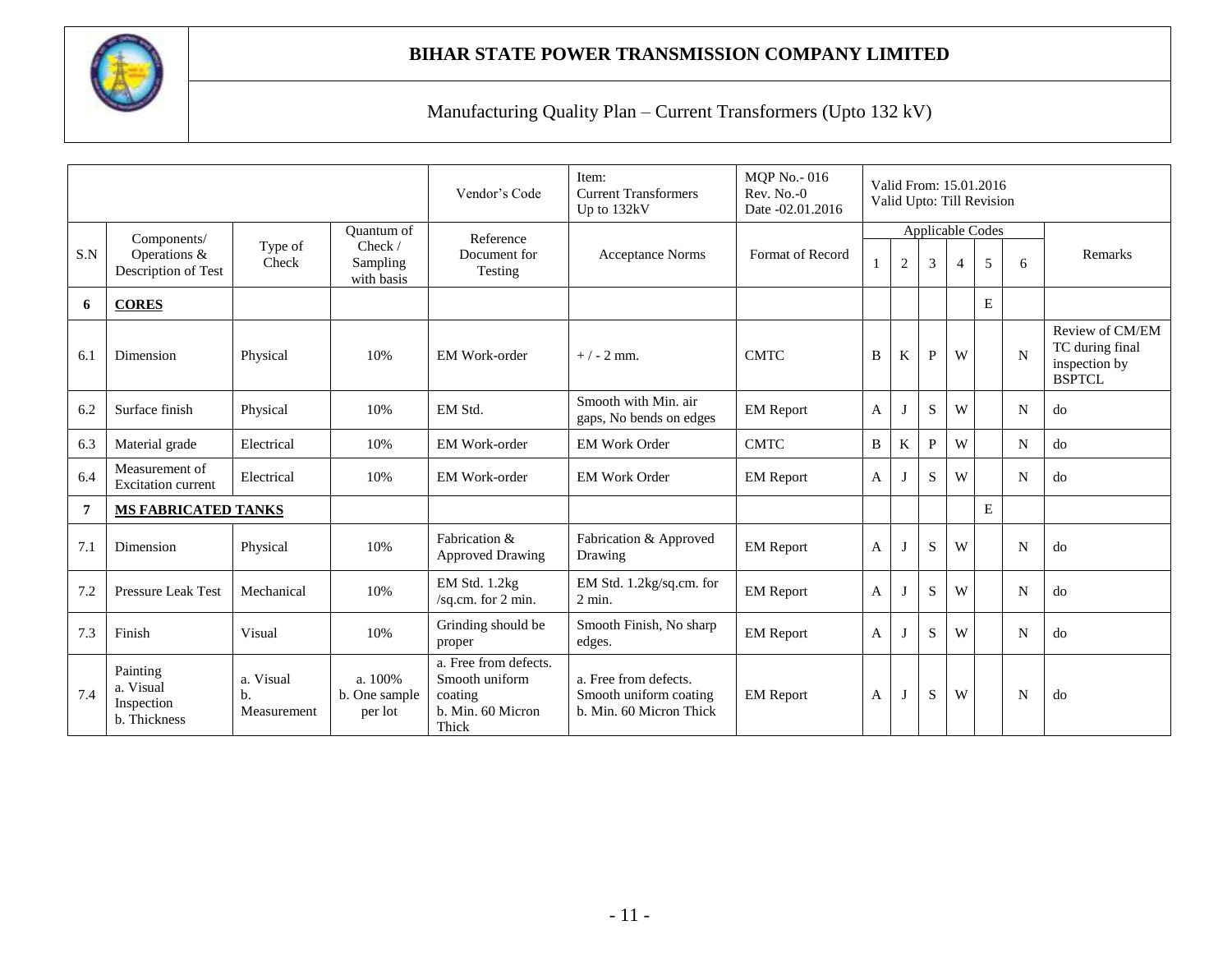

|     |                                                                                                         |             |                        | Vendor's Code                  | Item:<br><b>Current Transformers</b><br>Up to 132kV                                    | <b>MQP No. - 016</b><br>Rev. No.-0<br>Date -02.01.2016 |                |                |              | Valid From: 15.01.2016<br>Valid Upto: Till Revision |             |   |         |
|-----|---------------------------------------------------------------------------------------------------------|-------------|------------------------|--------------------------------|----------------------------------------------------------------------------------------|--------------------------------------------------------|----------------|----------------|--------------|-----------------------------------------------------|-------------|---|---------|
|     | Components/                                                                                             | Type of     | Quantum of<br>Check /  | Reference                      |                                                                                        |                                                        |                |                |              | Applicable Codes                                    |             |   |         |
| S.N | Operations &<br>Description of Test                                                                     | Check       | Sampling<br>with basis | Document for<br>Testing        | <b>Acceptance Norms</b>                                                                | Format of Record                                       | $\mathbf{1}$   | $\overline{2}$ | 3            | $\overline{4}$                                      | 5           | 6 | Remarks |
| 8   | HOT DIP GALVANIZING                                                                                     |             |                        |                                |                                                                                        |                                                        |                |                |              |                                                     | E           |   |         |
| 8.1 | Strip Test / mass of<br>Zinc coating<br>$a. 1.2-2mm$ Thick<br>$b. 2 - 5$ mm Thick<br>c. Above 5mm Thick | Measurement | One sample<br>per lot  | IS 2633/IS<br>2629             | a. 340 gm/mm2<br>b. 460 gm/mm2<br>c. 610 gm/mm2                                        | <b>CMTC</b>                                            | B              | K              | $\mathbf{P}$ | W                                                   |             | N | do      |
| 8.2 | Zinc coating (in<br>microns)                                                                            | Measurement | One sample<br>per lot  | IS-4759                        | IS-4759                                                                                | <b>CMTC</b>                                            | B              | $\rm K$        | P            | W                                                   |             | N | do      |
| 8.3 | <b>Adhesion Test (Pivot</b><br>Hammer Test)                                                             | Physical    | One sample<br>per lot  | IS-2633/IS-2629                | No peeling of Coating                                                                  | <b>CMTC</b>                                            | $\overline{B}$ | K              | P            | W                                                   |             | N | do      |
| 8.4 | Preece Test (Uniformity<br>of Zinc Coating)                                                             | Physical    | One sample<br>per lot  | IS-2633/IS-2629                | Reddish Deposit of<br>Copper after 6 Dips in<br>CuSO4 (Duration of Each<br>Dip 1 Min.) | <b>CMTC</b>                                            | B              | K              | P            | W                                                   |             | N | do      |
| 9   | <b>COPPER CONDUCTOR</b>                                                                                 |             |                        |                                |                                                                                        |                                                        |                |                |              |                                                     | $\mathbf N$ |   |         |
| 9.1 | Visual                                                                                                  | Visual      | One sample<br>per lot  | Uniform & Free<br>form defects | Uniform & Free form<br>defects                                                         | <b>CMTC</b>                                            | B              | K              | P            | W                                                   |             | N | do      |
| 9.2 | <b>Cross Section</b>                                                                                    | Measurement | One sample<br>per lot  | As per EM<br>Work-order        | As per EM Work-order                                                                   | <b>CMTC</b>                                            | B              | K              | P            | W                                                   |             | N | do      |
| 9.3 | Purity of Copper                                                                                        | Chemical    | One sample<br>per lot  | 99.90%                         | 99.90%                                                                                 | <b>CMTC</b>                                            | B              | K              | P            | W                                                   |             | N | do      |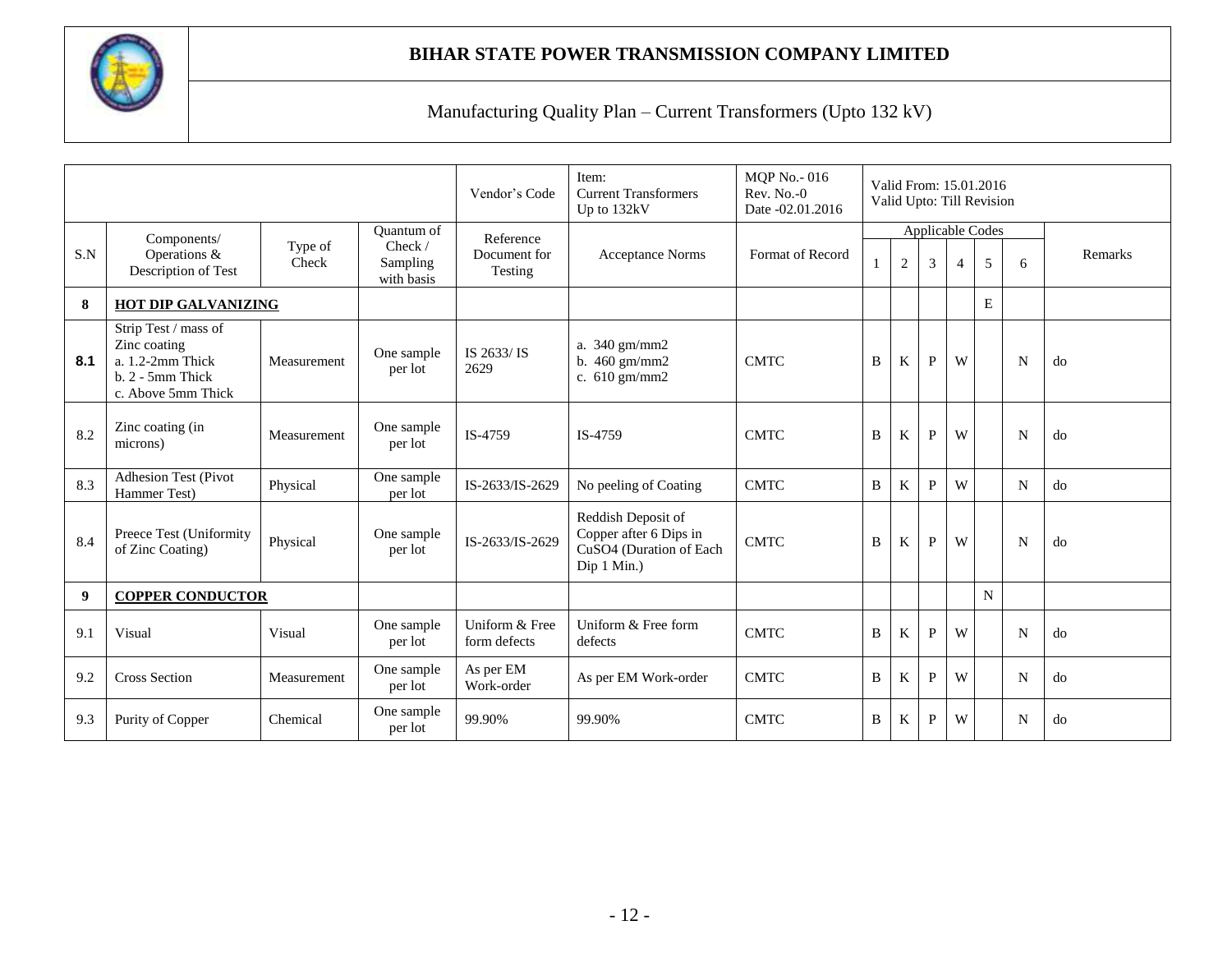

|           |                                                    |                  |                                                        | Vendor's Code                        | Item:<br><b>Current Transformers</b><br>Up to 132kV | <b>MQP No.-016</b><br>$Rev. No. -0$<br>Date -02.01.2016 |                                                  |   |              | Valid From: 15.01.2016<br>Valid Upto: Till Revision |    |                                    |                     |
|-----------|----------------------------------------------------|------------------|--------------------------------------------------------|--------------------------------------|-----------------------------------------------------|---------------------------------------------------------|--------------------------------------------------|---|--------------|-----------------------------------------------------|----|------------------------------------|---------------------|
| S.N       | Components/<br>Operations &<br>Description of Test | Type of<br>Check | <b>Ouantum of</b><br>Check /<br>Sampling<br>with basis | Reference<br>Document for<br>Testing | <b>Acceptance Norms</b>                             | Format of Record                                        | <b>Applicable Codes</b><br>$\boldsymbol{2}$<br>3 |   |              | $\overline{4}$                                      | 5  | 6                                  | Remarks             |
| <b>10</b> | <b>CREPE PAPER</b>                                 |                  |                                                        |                                      |                                                     |                                                         |                                                  |   |              |                                                     | E  |                                    |                     |
| 10.1      | Tensile Strength                                   | Mechanical       | One Reel per<br>1 <sub>ot</sub>                        | IS-9335                              | IS-9335                                             | <b>CMTC</b>                                             | B                                                | K | $\mathbf{P}$ | W                                                   |    | $\mathbf N$                        | do                  |
| 10.2      | Elongation                                         | Mechanical       | One Reel per<br>lot                                    | IS-9335                              | IS-9335                                             | <b>CMTC</b>                                             | B                                                | K | P            | W                                                   |    | $\mathbf N$                        | do                  |
| 10.3      | <b>Moisture Content</b>                            | Physical         | One Reel per<br>1 <sub>ot</sub>                        | IS-9335                              | IS-9335                                             | <b>CMTC</b>                                             | B                                                | K | P            | W                                                   |    | N                                  | do                  |
| 10.4      | <b>Ash Content</b>                                 | Physical         | One Reel per<br>1 <sub>ot</sub>                        | IS-9335                              | IS-9335                                             | <b>CMTC</b>                                             | B                                                | K | P<br>W<br>N  |                                                     | do |                                    |                     |
| 10.5      | Conductivity of<br>Aqueous Extract                 | Electrical       | One Reel per<br>1 <sub>ot</sub>                        | IS-9335                              | IS-9335                                             | <b>CMTC</b>                                             | B                                                | K | $\mathbf{P}$ | W                                                   |    | N                                  | do                  |
| 11        | <b>PRIMART METAL PARTS</b>                         |                  |                                                        |                                      |                                                     |                                                         |                                                  |   |              |                                                     | N  |                                    |                     |
| 11.1      | Primary Metal Parts                                | Physical         | 20%                                                    | <b>EM Component</b><br>Drawing       | <b>EM Component</b><br>Drawing                      | <b>EM Report</b>                                        | $\mathbf{A}$                                     | J | S            | W                                                   |    | N                                  | Do                  |
| 12        | <b>TERMINAL</b><br><b>CONNECTOR</b>                |                  |                                                        |                                      |                                                     |                                                         |                                                  |   |              | E                                                   |    | $CIP$ at<br>manufacturer<br>works. |                     |
| 13        | <b>Bellows</b>                                     |                  |                                                        |                                      |                                                     |                                                         |                                                  |   |              |                                                     | E  |                                    |                     |
| 13.1      | Major Dimensions                                   | Physical         | $1$ No / Lot                                           | EM Plant Drg                         | EM Plant Drg                                        | Component Mfr's<br>TC                                   | $\mathbf{A}$                                     | J | S            | W                                                   |    | N                                  | Major<br>Dimensions |
| 13.2      | Visual<br>Visual<br>100%                           |                  |                                                        | EM Plant Drg                         | EM Plant Drg                                        | Component Mfr's<br>TC /                                 | $\mathbf{A}$                                     |   | S            | W                                                   |    | N                                  | Visual              |
|           |                                                    |                  |                                                        |                                      |                                                     |                                                         |                                                  |   |              |                                                     |    |                                    |                     |
|           |                                                    |                  |                                                        |                                      |                                                     |                                                         |                                                  |   |              |                                                     |    |                                    |                     |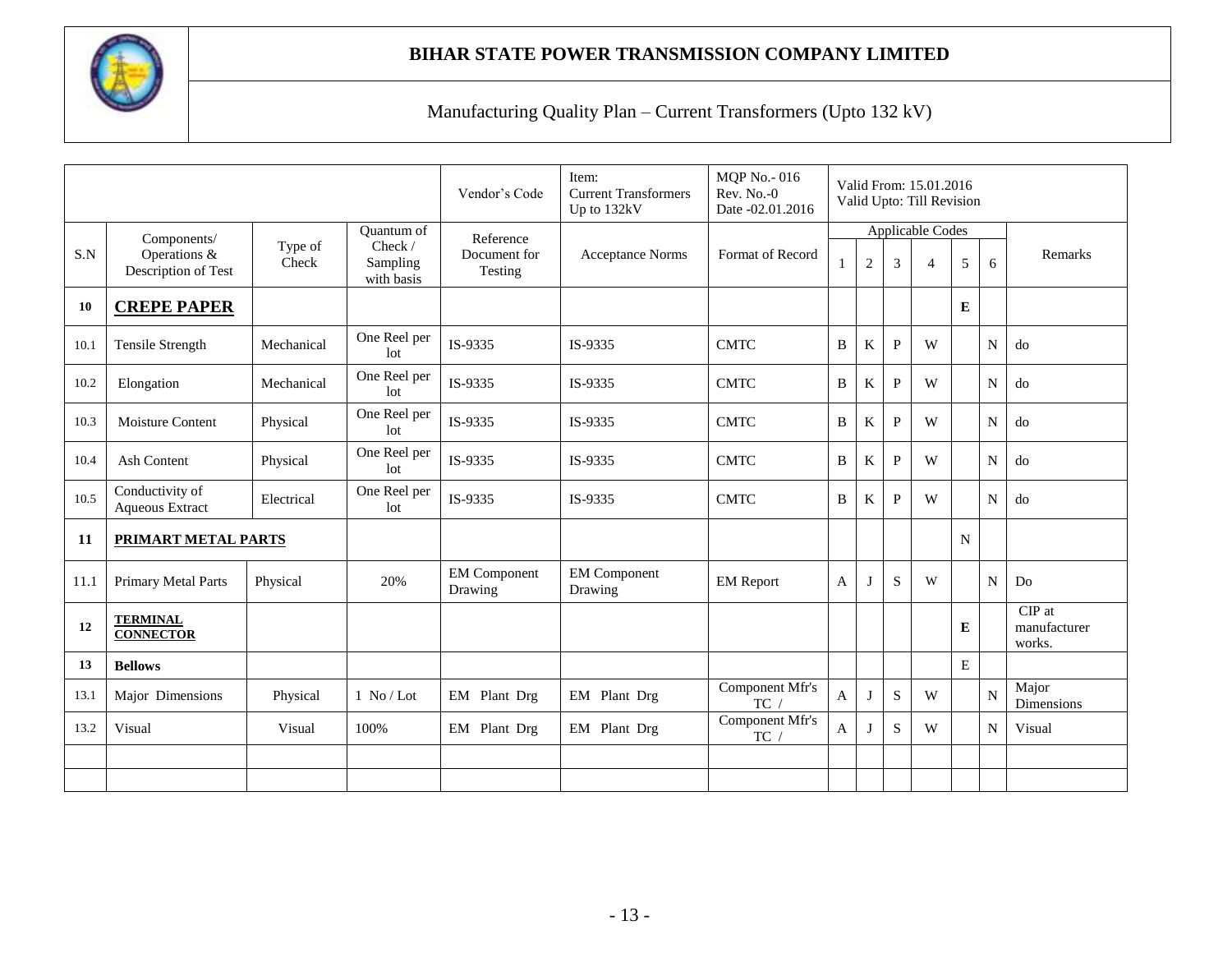

|                |                                        |                  |                                   | Vendor's Code           | Item:<br><b>Current Transformers</b><br>Up to 132kV | <b>MQP</b> No. - 016<br>$Rev. No. -0$<br>Date -02.01.2016 |   | Valid From: 15.01.2016<br>Valid Upto: Till Revision |           |                  |   |             |                                                            |
|----------------|----------------------------------------|------------------|-----------------------------------|-------------------------|-----------------------------------------------------|-----------------------------------------------------------|---|-----------------------------------------------------|-----------|------------------|---|-------------|------------------------------------------------------------|
|                | Components/                            |                  | Quantum of                        | Reference               |                                                     |                                                           |   |                                                     |           | Applicable Codes |   |             |                                                            |
| S.N            | Operations &<br>Description of Test    | Type of<br>Check | Check /<br>Sampling<br>with basis | Document for<br>Testing | <b>Acceptance Norms</b>                             | Format of Record                                          |   | $\mathbf{2}$                                        | 3         | $\overline{4}$   | 5 | 6           | Remarks                                                    |
| B              | <b>SECTION : IN PROCESS INSPECTION</b> |                  |                                   |                         |                                                     |                                                           |   |                                                     |           |                  |   |             |                                                            |
| 1              | <b>SECONDARY WINDING : METERING</b>    |                  |                                   |                         |                                                     |                                                           |   |                                                     |           |                  |   |             |                                                            |
|                | 1. No. of Turns                        | Measurement      | 100%                              | <b>EM Work Order</b>    | <b>EM Work Order</b>                                | <b>EM</b> Report                                          | A | $\mathbf{J}$                                        | S         | W                |   | N           | Review of CM/EM TC<br>during final inspection<br>by BSPTCL |
|                | 2. Over voltage<br>intertern test      | Electrical       | 100%                              | IS-2705/1992            | IS-2705/1992                                        | <b>EM</b> Report                                          | A | J                                                   | S         | W                |   | N           | Do                                                         |
|                | 3. Accuracy test                       | Electrical       | 100%                              | IS-2705/1992            | IS-2705/1992                                        | <b>EM</b> Report                                          | A | J                                                   | S         | W                |   | N           | Do                                                         |
| $\overline{2}$ | <b>SECONDARY WINDING : PROTECTION</b>  |                  |                                   |                         |                                                     |                                                           |   |                                                     |           |                  |   |             |                                                            |
|                | 1. No. of Turns                        | Measurement      | 100%                              | <b>EM Work Order</b>    | <b>EM Work Order</b>                                | <b>EM Report</b>                                          | A | J                                                   | S         | W                |   | N           | Do                                                         |
|                | 2. Over voltage<br>intertern test      | Electrical       | 100%                              | IS-2705/1992            | IS-2705/1992                                        | <b>EM Report</b>                                          | A | J                                                   | S         | W                |   | $\mathbf N$ | Do                                                         |
|                | 3. Accuracy test                       | Electrical       | 100%                              | IS-2705/1992            | IS-2705/1992                                        | <b>EM Report</b>                                          | A | J                                                   | S         | W                |   | $\mathbf N$ | Do                                                         |
|                | 4. Composite Error Test                | Electrical       | 100%                              | IS-2705/1992            | IS-2705/1992                                        | <b>EM Report</b>                                          | А | J                                                   | ${\bf S}$ | W                |   | N           | Do                                                         |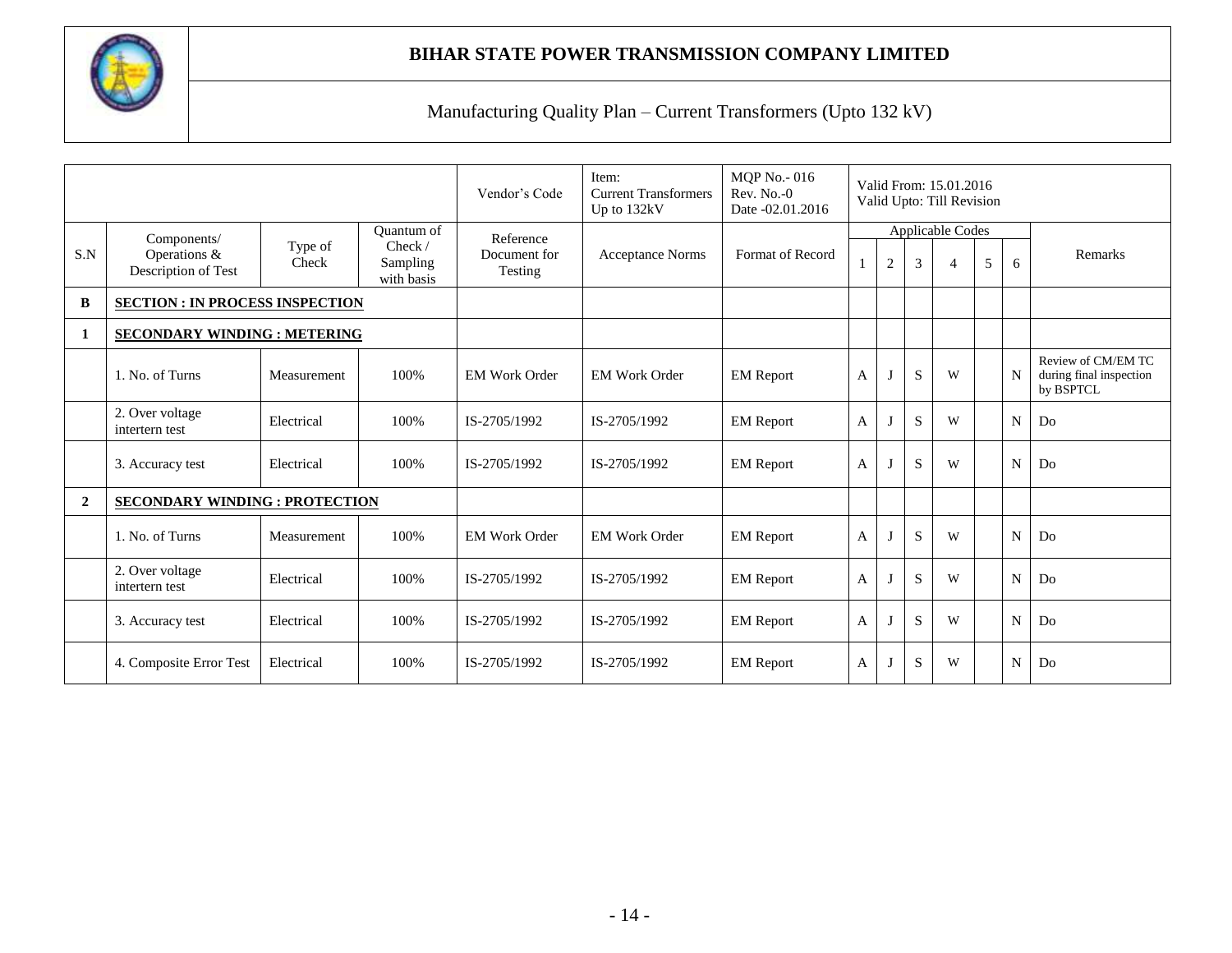

|                         |                                                              |                  |                                   | Vendor's Code           | Item:<br><b>Current Transformers</b><br>Up to 132kV | <b>MQP</b> No. - 016<br>$Rev. No. -0$<br>Date -02.01.2016 |              | Valid From: 15.01.2016<br>Valid Upto: Till Revision |   |                  |             |                                                            |         |
|-------------------------|--------------------------------------------------------------|------------------|-----------------------------------|-------------------------|-----------------------------------------------------|-----------------------------------------------------------|--------------|-----------------------------------------------------|---|------------------|-------------|------------------------------------------------------------|---------|
|                         | Components/                                                  |                  | <b>Ouantum of</b>                 | Reference               |                                                     |                                                           |              |                                                     |   | Applicable Codes |             |                                                            |         |
| S.N                     | Operations &<br>Description of Test                          | Type of<br>Check | Check /<br>Sampling<br>with basis | Document for<br>Testing | <b>Acceptance Norms</b>                             | Format of Record                                          |              | $\overline{2}$                                      | 3 | 4                | 5           | 6                                                          | Remarks |
| 3                       | <b>SECONDARY WINDING: PS</b>                                 |                  |                                   |                         |                                                     |                                                           |              |                                                     |   |                  |             |                                                            |         |
|                         | 1. No. of Turns<br>100%<br>Measurement                       |                  | <b>EM Work Order</b>              | <b>EM Work Order</b>    | <b>EM</b> Report                                    | A                                                         | $\mathbf{J}$ | S                                                   | W |                  | $\mathbf N$ | Review of CM/EM TC<br>during final inspection<br>by BSPTCL |         |
|                         | 2. Over voltage<br>intertern test                            | Electrical       | 100%                              | IS-2705/1992            | IS-2705/1992                                        | <b>EM</b> Report                                          | A            |                                                     | S | W                |             | $\overline{N}$                                             | Do      |
|                         | 3. Resistance<br>Measurement                                 | Electrical       | 100%                              | <b>EM Work Order</b>    | <b>EM Work Order</b>                                | <b>EM Report</b>                                          | A            | $\lceil$                                            | S | W                |             | N                                                          | Do      |
|                         | 4. Knee Point Voltage<br>& Excitation Current<br>Measurement | Electrical       | 100%                              | <b>EM Work Order</b>    | <b>EM Work Order</b>                                | <b>EM</b> Report                                          | A            | -1                                                  | S | W                |             | N                                                          | Do      |
|                         | 5. Turns ratio Error                                         | Electrical       | 100%                              | IS-2705/1992            | IS-2705/1992                                        | <b>EM</b> Report                                          | A            |                                                     | S | W                |             | N                                                          | Do      |
| $\overline{\mathbf{4}}$ | <b>STACKING OF COILS</b>                                     |                  |                                   |                         |                                                     |                                                           |              |                                                     |   |                  |             |                                                            |         |
|                         | 1. Polarity Test                                             | Electrical       | 100%                              | IS-2705/1992            | IS-2705/1992                                        | <b>EM</b> Report                                          | A            |                                                     | S | W                |             | N                                                          | Do      |
| 5                       | PRIMARY WINDING & INSULATION                                 |                  |                                   |                         |                                                     |                                                           |              |                                                     |   |                  |             |                                                            |         |
|                         | 1. Cross Section Area                                        | Measurement      | 100%                              | <b>EM Work Order</b>    | <b>EM Work Order</b>                                | <b>EM</b> Report                                          | A            |                                                     | S | W                |             | N                                                          | Do      |
|                         | 2. No. of Turns<br>100%<br>Physical                          |                  | <b>EM Work Order</b>              | <b>EM Work Order</b>    | <b>EM</b> Report                                    | A                                                         |              | S                                                   | W |                  | N           | Do                                                         |         |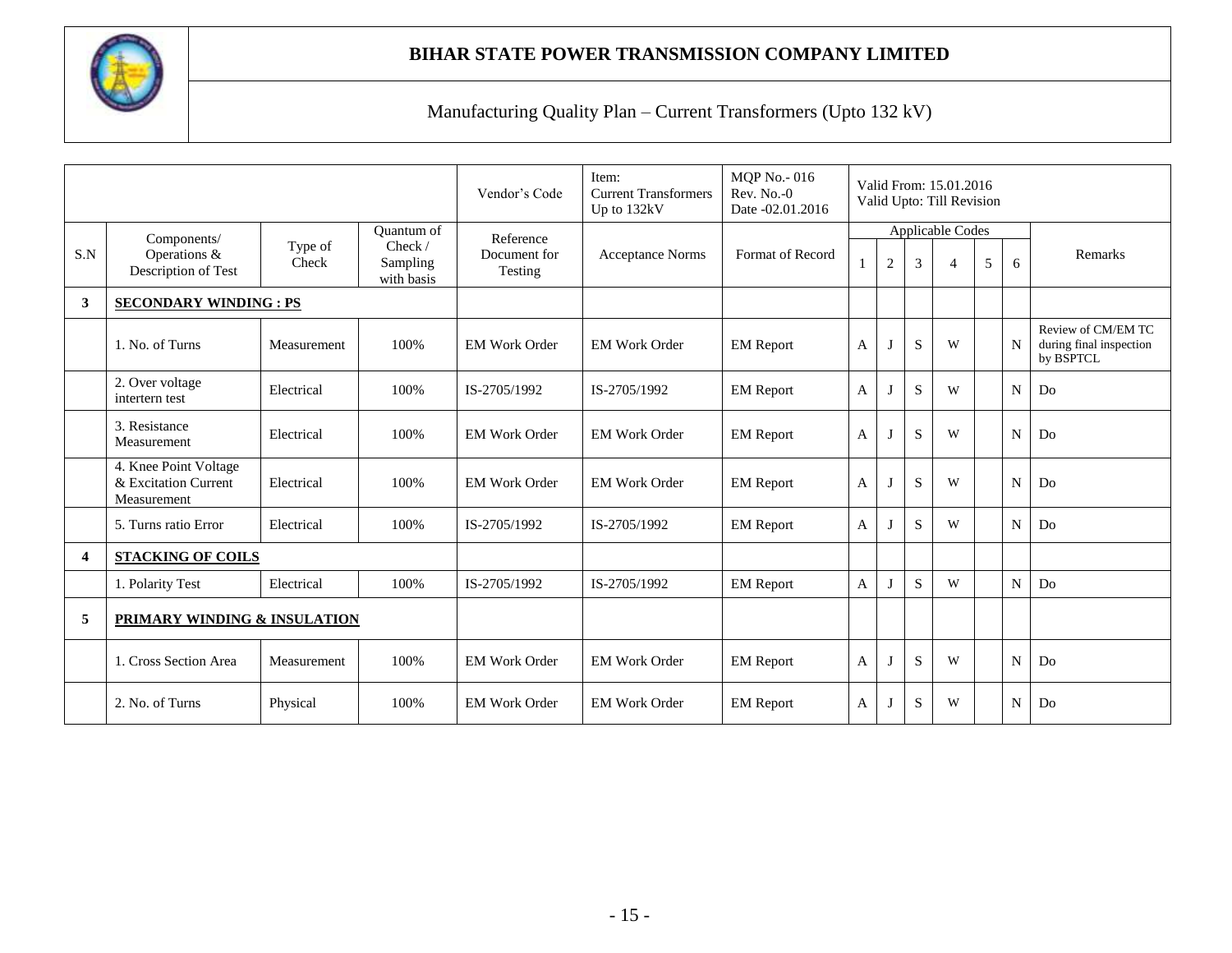

|     |                                                                  |                  |                                   | Vendor's Code                    | Item:<br><b>Current Transformers</b><br>Up to 132kV   | <b>MQP No.-016</b><br>$Rev. No. -0$<br>Date -02.01.2016 |   | Valid From: 15.01.2016<br>Valid Upto: Till Revision |             |                  |   |    |                                                            |
|-----|------------------------------------------------------------------|------------------|-----------------------------------|----------------------------------|-------------------------------------------------------|---------------------------------------------------------|---|-----------------------------------------------------|-------------|------------------|---|----|------------------------------------------------------------|
|     | Components/                                                      |                  | Quantum of                        | Reference                        |                                                       |                                                         |   |                                                     |             | Applicable Codes |   |    |                                                            |
| S.N | Operations &<br>Description of Test                              | Type of<br>Check | Check /<br>Sampling<br>with basis | Document for<br><b>Testing</b>   | <b>Acceptance Norms</b>                               | Format of Record                                        |   | $\sqrt{2}$                                          | 3           | 4                | 5 | 6  | Remarks                                                    |
| 6   | <b>CT ASSEMBLY</b>                                               |                  |                                   |                                  |                                                       |                                                         |   |                                                     |             |                  |   |    |                                                            |
|     | 1. Polarity Test                                                 | Electrical       | 100%                              | <b>EM Work Order</b>             | <b>EM Work Order</b>                                  | <b>EM</b> Report                                        | A | $\lceil$                                            | S           | W                |   | N  | Review of CM/EM TC<br>during final inspection<br>by BSPTCL |
|     | 2. High voltage test on<br>secondary winding                     | Electrical       | 100%                              | IS-2705/1992                     | IS-2705/1992                                          | <b>EM Report</b>                                        | A |                                                     | S           | W                |   | N  | Do                                                         |
|     | 3. Pressure test on entire<br>assembly for 5 min                 | Mechanical       | 100%                              | <b>EM Work Order</b>             | 1.0 kg/sqcm for<br>5mins                              | <b>EM Report</b>                                        | A |                                                     | S           | W                |   | N  | Do                                                         |
| 7   | DRYING & OIL FILLING UNDER VACUUM                                |                  |                                   |                                  |                                                       |                                                         |   |                                                     |             |                  |   |    |                                                            |
|     | 1. Measurement of temp<br>of vacuum chamber                      | Measurement      | Every Cycle                       | EM vacuum<br>process instruction | 105 deg C & 65 deg<br>C                               | <b>EM Report</b>                                        | A |                                                     | S           | W                |   | N  | Do                                                         |
|     | 2. Megger values<br>100%<br>Electrical<br>(between primary & sec |                  | After every<br>Heating cycle      | 1000 Mohms                       | <b>EM</b> Report                                      | A                                                       |   | S                                                   | W           |                  | N | Do |                                                            |
|     | 3. Measurement of<br>vacuum                                      | Measurement      | Every Cycle                       | EM vacuum<br>process instruction | 0.05 Torr for 132kv<br>$CT & 0.1$ Torr for<br>33KV CT | <b>EM</b> Report                                        | A | $\mathbf{J}$                                        | S           | W                |   | N  | Do                                                         |
|     | 4. Measurement of<br>BDV of filtered oil                         | Electrical       | One sample<br>per lot             | EM Std.                          | $60$ KV min.                                          | <b>EM Report</b>                                        | A |                                                     | $\mathbf S$ | W                |   | N  | Do                                                         |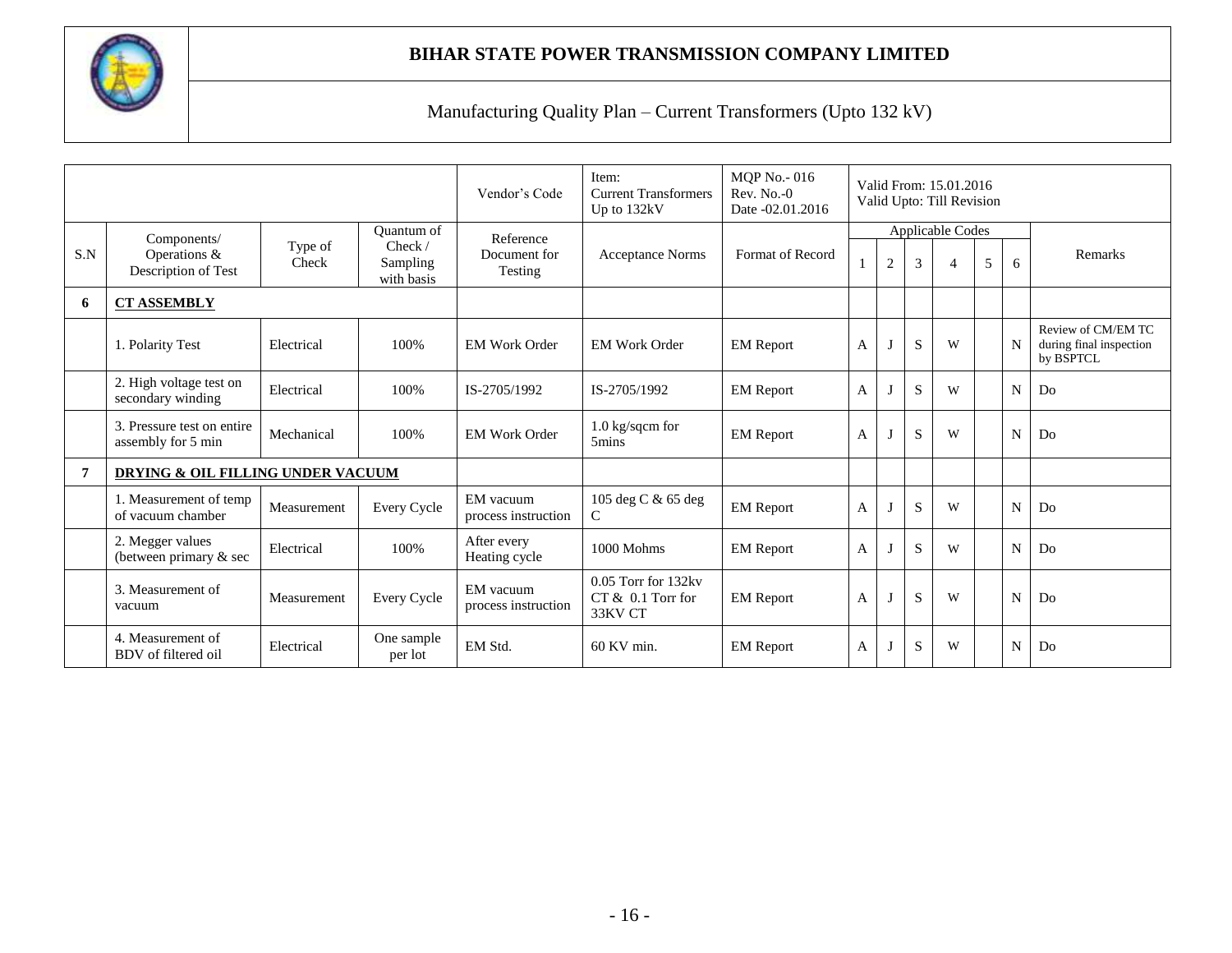

|     |                                                                                                                                                          |                  |                                                 | Vendor's Code                        | Item:<br><b>Current Transformers</b><br>Up to 132kV | <b>MQP No.-016</b><br>$Rev. No. -0$<br>Date -02.01.2016 | Valid From: 15.01.2016<br>Valid Upto: Till Revision |                                                                                    |              |         |  |   |                |
|-----|----------------------------------------------------------------------------------------------------------------------------------------------------------|------------------|-------------------------------------------------|--------------------------------------|-----------------------------------------------------|---------------------------------------------------------|-----------------------------------------------------|------------------------------------------------------------------------------------|--------------|---------|--|---|----------------|
| S.N | Components/<br>Operations &<br>Description of Test                                                                                                       | Type of<br>Check | Quantum of<br>Check /<br>Sampling<br>with basis | Reference<br>Document for<br>Testing | <b>Acceptance Norms</b>                             | Format of Record                                        |                                                     | <b>Applicable Codes</b><br>$\mathbf{2}$<br>5<br>3<br>6<br>$\boldsymbol{\varDelta}$ |              | Remarks |  |   |                |
| C   | <b>SECTION: FINAL INSPECTION &amp; TESTING</b>                                                                                                           |                  |                                                 |                                      |                                                     |                                                         |                                                     |                                                                                    |              |         |  |   |                |
| 1   | <b>ROUTINE TESTS</b>                                                                                                                                     |                  |                                                 |                                      |                                                     |                                                         |                                                     |                                                                                    |              |         |  |   |                |
|     | 1. Verification of Terminal<br>Marking & Polarity                                                                                                        | Electrical       | 100%                                            | IS-2705/1992                         | IS-2705/1992                                        | <b>EM Test Report</b>                                   | $\mathbf{A}$                                        | $\bf{J}$                                                                           | $\mathbf{U}$ | W/Z     |  | Y | CIP on 100%    |
|     | 2. Power Frequency Dry<br>withstand voltages on primary                                                                                                  | Electrical       | 100%                                            | IS-2705/1992                         | IS-2705/1992                                        | <b>EM Test Report</b>                                   | $\mathbf{A}$                                        | J                                                                                  | U            | W/Z     |  | Y | CIP on 100%    |
|     | 3. Power Frequency Dry<br>withstand voltage on secondary                                                                                                 | Electrical       | 100%                                            | IS-2705/1992                         | IS-2705/1992                                        | <b>EM Test Report</b>                                   | $\mathbf{A}$                                        | J                                                                                  | U            | W/Z     |  | Y | CIP on $100\%$ |
|     | 4. Over voltage inter turn test                                                                                                                          | Electrical       | 100%                                            | IS-2705/1992                         | IS-2705/1992                                        | <b>EM Test Report</b>                                   | $\mathsf{A}$                                        | $\mathbf I$                                                                        | $\mathbf{U}$ | W/Z     |  | Y | CIP on 100%    |
|     | 5. Partial Discharge test (for<br>66KV and above CT only)                                                                                                | Electrical       | 100%                                            | IS-2705/1992                         | IS-2705/1992                                        | <b>EM Test Report</b>                                   | $\mathbf{A}$                                        | J                                                                                  | U            | W/Z     |  | Y | CIP on 100%    |
|     | 6. Measurement of Capacitance and<br>Tan Delta for 66KV and above CT<br>only at 10kV, 0.3, 0.7, 1.0& 1.1<br>Um / rt3 voltage before and after<br>HV test | Electrical       | 100%                                            | IS-2705/1992                         | ${}_{< 0.004}$                                      | <b>EM Test Report</b>                                   | $\overline{A}$                                      | J                                                                                  | $\mathbf{U}$ | W/Z     |  | Y | CIP on 100%    |
|     | 7. Metering Core<br>a. Accuracy Tests-Ratio &<br>Phase angle error                                                                                       | Electrical       | 100%                                            | IS-2705/1992                         | IS-2705/1992                                        | <b>EM Test Report</b>                                   | $\mathbf{A}$                                        | J                                                                                  | $\mathbf{U}$ | W/Z     |  | Y | CIP on 100%    |
|     | 8. Protection Core<br>a. Accuracy Tests-Ratio &<br>Phase angle error<br>b. Comp. site error<br>c. KPV (as applicable)                                    | Electrical       | 100%                                            | IS-2705/1992                         | IS-2705/1992                                        | <b>EM Test Report</b>                                   | $\mathsf{A}$                                        | J                                                                                  | U            | W/Z     |  | Y | CIP on 100%    |
|     |                                                                                                                                                          |                  |                                                 |                                      |                                                     |                                                         |                                                     |                                                                                    |              |         |  |   |                |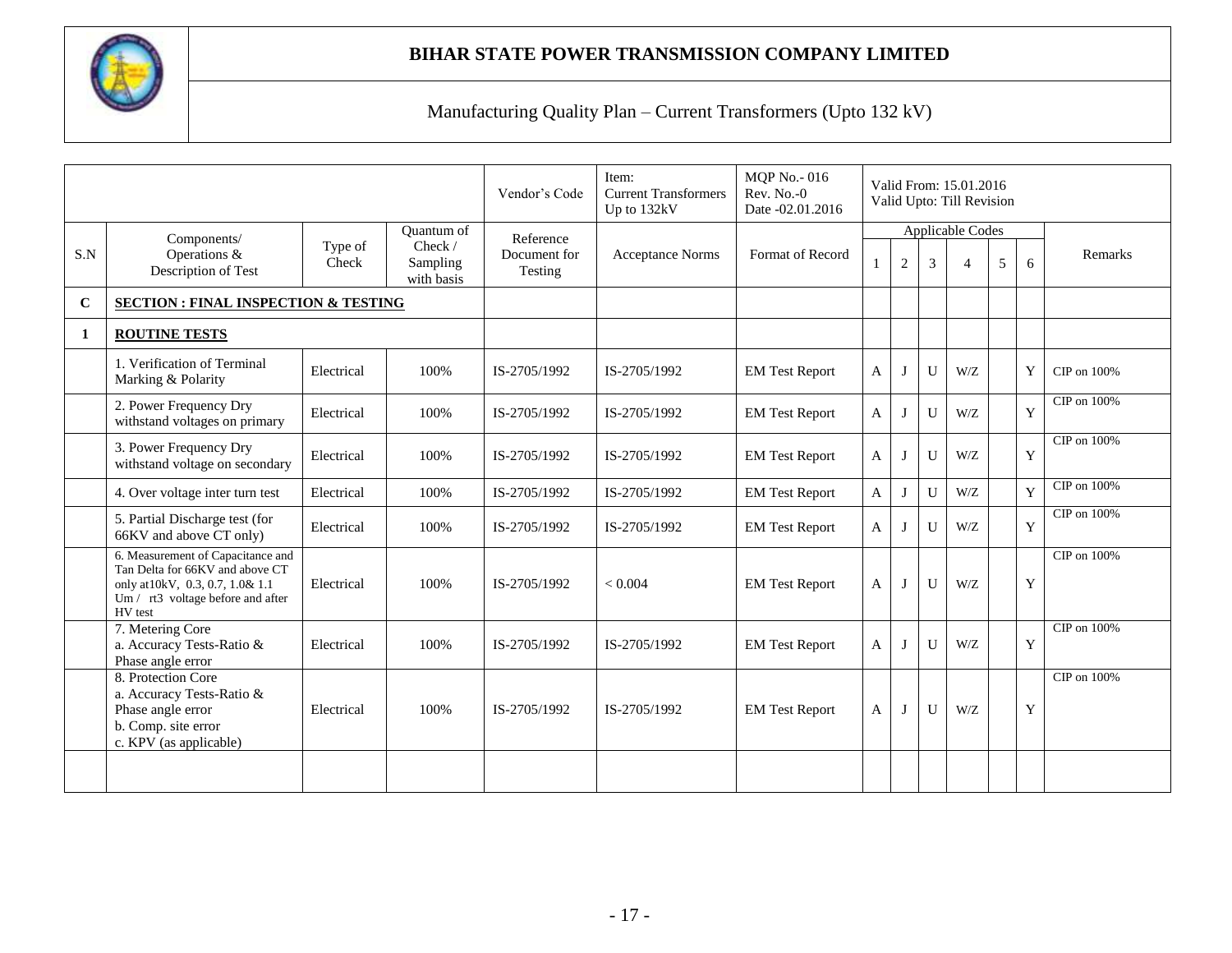

|              |                                                                                                                                                                        |                  | Vendor's Code                                   | Item:<br><b>Current Transformers</b><br>Up to 132kV | <b>MQP</b> No. - 016<br>Rev. No.-0<br>Date -02.01.2016 |                       |                |              | Valid From: 15.01.2016<br>Valid Upto: Till Revision |         |             |                           |
|--------------|------------------------------------------------------------------------------------------------------------------------------------------------------------------------|------------------|-------------------------------------------------|-----------------------------------------------------|--------------------------------------------------------|-----------------------|----------------|--------------|-----------------------------------------------------|---------|-------------|---------------------------|
| S.N          | Components/<br>Operations &<br>Description of Test                                                                                                                     | Type of<br>Check | Quantum of<br>Check /<br>Sampling<br>with basis | Reference<br>Document for<br>Testing                | <b>Acceptance Norms</b>                                | Format of Record      |                | $\mathbf{2}$ | <b>Applicable Codes</b><br>3                        | Remarks |             |                           |
|              | 9. $Class - PS$<br>a. Measurement of Secondary<br><b>Winding Resistance</b><br>b. Measurement of Knee Point<br>Voltage & Exciting Current<br>c. Turns Ratio Error Test | Electrical       | 100%                                            | IS-2705/1992                                        | IS-2705/1992                                           | <b>EM Test Report</b> | $\mathbf{A}$   | J            | $\mathbf{U}$                                        | W/Z     | Y           | CIP on 100%               |
|              | 10. IR Measurement between<br>Primary & Secondary (Earth)                                                                                                              | Electrical       | 100%                                            | <b>BSPTCL Specs</b>                                 | <b>BSPTCL Specs</b>                                    | <b>EM Test Report</b> | A              | $\bf{J}$     | $\mathbf{U}$                                        | W/Z     | Y           | CIP on 100%               |
|              | 11. Painting/HDG Check                                                                                                                                                 | Measurement      | 100%                                            | 85 Microns<br>(min.)/<br><b>BSPTCL</b> specs        | 85 Microns (min.) /<br><b>BSPTCL</b> specs             | <b>EM Test Report</b> | $\mathbf{A}$   | Т            | $\mathbf{U}$                                        | W/Z     | Y           | CIP on one No.<br>per lot |
| 12           | Test on transformer oil from CT<br>after HV Test                                                                                                                       |                  |                                                 |                                                     |                                                        |                       |                |              |                                                     |         |             |                           |
| <sup>i</sup> | <b>BDV</b>                                                                                                                                                             | Electrical       | 1 sample/lot                                    | <b>IEC 60422</b>                                    | $>60$ KV                                               | <b>Test Report</b>    | $\overline{A}$ | J            | U                                                   | W/Z     | $\mathbf Y$ | CIP on one No.<br>per lot |
| ii           | Tan Delta                                                                                                                                                              | Electrical       | 1 sample/lot                                    | <b>IEC 60422</b>                                    | at 90degC 0.01 (max)                                   | <b>Test Report</b>    | A              | I            | $\mathbf{U}$                                        | W/Z     | Y           | CIP on one No.<br>per lot |
| iii          | Moisture Content                                                                                                                                                       | Electrical       | 1 sample/lot                                    | <b>IEC 60422</b>                                    | $<$ 10mg/kg                                            | <b>Test Report</b>    | $\mathbf{A}$   | J            | $\mathbf{U}$                                        | W/Z     | Y           | CIP on one No.<br>per lot |
| iv           | Specific Resistivity @ 90 deg C                                                                                                                                        | Electrical       | 1 sample/lot                                    | <b>IEC 60422</b>                                    | at 90 deg C Min 60<br>Gigaohm meter                    | <b>Test Report</b>    | A              | $\bf{J}$     | U                                                   | W/Z     | Y           | CIP on one No.<br>per lot |
|              |                                                                                                                                                                        |                  |                                                 |                                                     |                                                        |                       |                |              |                                                     |         |             |                           |
|              |                                                                                                                                                                        |                  |                                                 |                                                     |                                                        |                       |                |              |                                                     |         |             |                           |